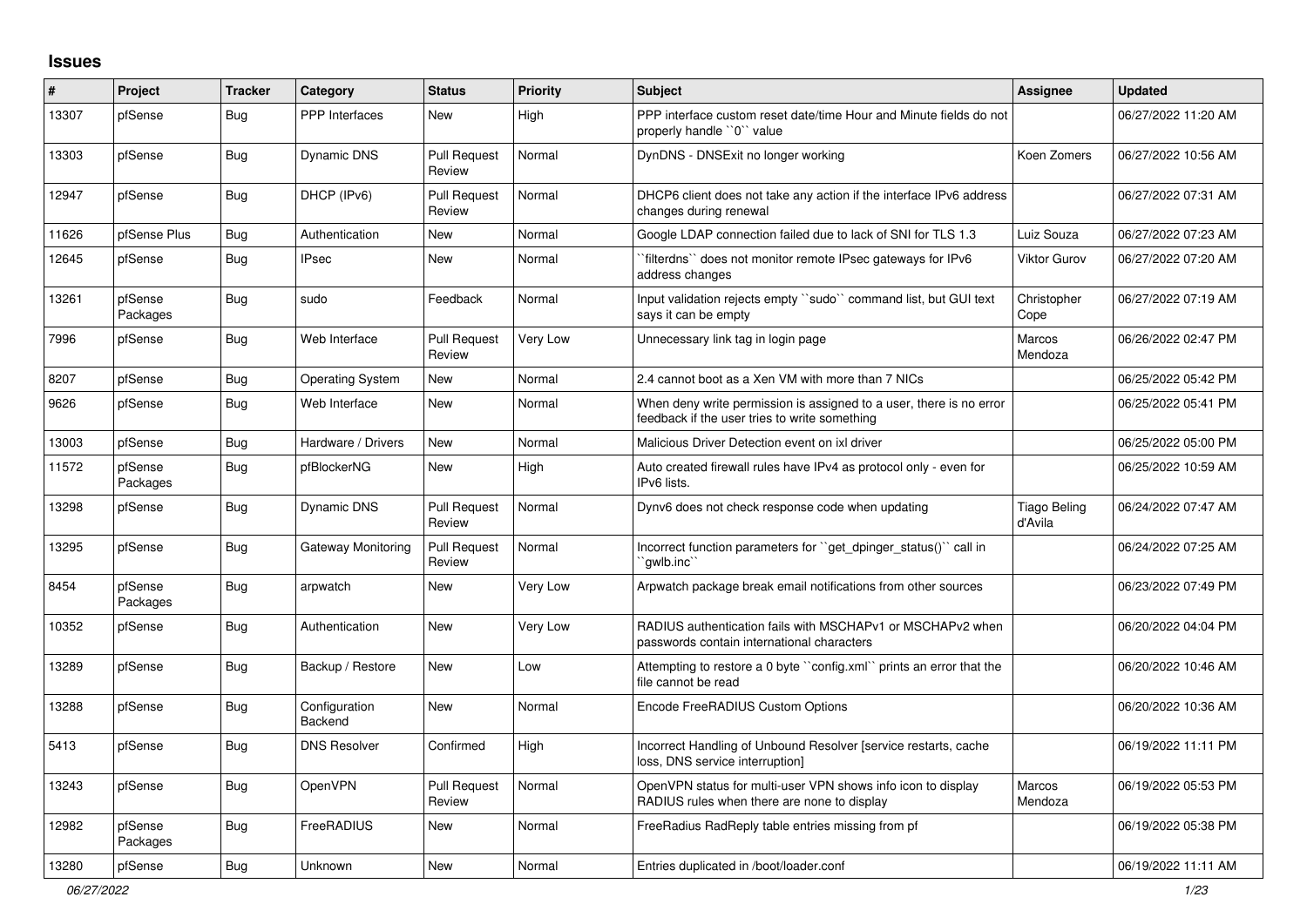| ∦     | Project             | <b>Tracker</b> | Category                        | <b>Status</b>                 | <b>Priority</b> | <b>Subject</b>                                                                                   | <b>Assignee</b> | <b>Updated</b>      |
|-------|---------------------|----------------|---------------------------------|-------------------------------|-----------------|--------------------------------------------------------------------------------------------------|-----------------|---------------------|
| 9296  | pfSense             | <b>Bug</b>     | Aliases / Tables                | Confirmed                     | Low             | Alias content is sometimes incomplete when mixing FQDN and IP<br>address                         | Reid Linnemann  | 06/18/2022 03:12 PM |
| 13282 | pfSense Plus        | Bug            | Aliases / Tables                | New                           | Normal          | FQDN Aliases Break if an Invalid Domain is Present in the Chain                                  | Reid Linnemann  | 06/18/2022 03:12 PM |
| 13279 | pfSense             | <b>Bug</b>     | Interfaces                      | New                           | Normal          | DHCP config override affects Gateway installation.                                               |                 | 06/17/2022 07:25 AM |
| 13167 | pfSense             | <b>Bug</b>     | <b>Dynamic DNS</b>              | <b>New</b>                    | Normal          | phpDynDNS: DigitalOcean ddns update fails (bad request, invalid<br>character '-' in request_id)  |                 | 06/16/2022 09:30 PM |
| 13277 | pfSense             | <b>Bug</b>     | <b>IGMP Proxy</b>               | New                           | Normal          | IGMP Proxy webConfigurator Page Always Produces Error                                            |                 | 06/16/2022 07:50 PM |
| 13276 | pfSense             | <b>Bug</b>     | <b>IGMP Proxy</b>               | New                           | Normal          | IGMP Proxy Error Message for Logging Links to System Log<br>Instead of Routing Log               |                 | 06/16/2022 07:48 PM |
| 13154 | pfSense<br>Packages | <b>Bug</b>     | pfBlockerNG                     | Confirmed                     | Normal          | pfBlocker causing excessive CPU load                                                             |                 | 06/14/2022 01:14 PM |
| 13273 | pfSense             | Bug            | DHCP (IPv4)                     | <b>New</b>                    | Normal          | dhclient can use conflicting recorded leases                                                     |                 | 06/14/2022 11:07 AM |
| 13180 | pfSense<br>Packages | Bug            | pfBlockerNG                     | <b>New</b>                    | High            | High CPU Utilization with pfb_filter <sup>[]</sup> since PfBlockerNG update to<br>devel 3.1.0 4  |                 | 06/14/2022 08:00 AM |
| 13272 | pfSense             | <b>Bug</b>     | Captive Portal                  | <b>Pull Request</b><br>Review | Very Low        | Voucher CSV output has leading space before voucher code                                         | Jim Pingle      | 06/13/2022 10:27 AM |
| 13267 | pfSense             | Bug            | OpenVPN                         | New                           | Normal          | dpinger continues to run on OpenVPN gateway after OpenVPN<br>service is stopped.                 |                 | 06/12/2022 02:49 PM |
| 13258 | pfSense             | <b>Bug</b>     | Console Menu                    | <b>Pull Request</b><br>Review | Low             | secret menu option 100                                                                           | Jim Pingle      | 06/12/2022 01:44 PM |
| 12920 | pfSense             | Bug            | Gateway Monitoring              | <b>Pull Request</b><br>Review | Normal          | Gateway behavior differs when the gateway does not exist in<br>config.xml                        | Viktor Gurov    | 06/12/2022 01:27 PM |
| 13074 | pfSense Plus        | <b>Bug</b>     | Cryptographic<br>Modules        | New                           | Normal          | AES-GCM with SafeXcel on Netgate 2100 causes MBUF overload                                       |                 | 06/12/2022 11:14 AM |
| 13252 | pfSense             | Bug            | Upgrade                         | <b>New</b>                    | Normal          | reduce frequency of php-fpm socket connection attempts from<br>check reload status               |                 | 06/12/2022 11:11 AM |
| 13206 | pfSense Plus        | <b>Bug</b>     | Hardware / Drivers              | <b>New</b>                    | Normal          | SG-3100 LED GPIO hangs                                                                           |                 | 06/11/2022 07:01 PM |
| 13263 | pfSense             | Bug            | DHCP (IPv4)                     | New                           | Low             | Deleting a static DHCP entry when the related IP is not in the arp<br>table spams the log        |                 | 06/10/2022 11:18 AM |
| 13088 | pfSense             | <b>Bug</b>     | OpenVPN                         | <b>New</b>                    | Normal          | OpenVPN Client Overrides: properly hide/show form fields                                         | Jim Pingle      | 06/08/2022 09:15 AM |
| 13254 | pfSense             | <b>Bug</b>     | <b>DNS Resolver</b>             | New                           | Normal          | DNS resolver does not update "unbound.conf" file during link<br>down events                      |                 | 06/08/2022 07:55 AM |
| 10436 | pfSense<br>Packages | <b>Bug</b>     | softflowd                       | New                           | Normal          | softflowd no longer sends flow data after upgrade (v0.9.9_1 -><br>v1.0.0                         |                 | 06/07/2022 12:25 AM |
| 13253 | pfSense             | <b>Bug</b>     | DHCP (IPv6)                     | New                           | Normal          | 'dhcp6c'' is not restarted when applying settings when multiple<br>WANs are configured for DHCP6 |                 | 06/06/2022 02:58 PM |
| 12878 | pfSense             | <b>Bug</b>     | <b>Traffic Shaper</b><br>(ALTQ) | Incomplete                    | Normal          | Traffic shaping by interface, route queue bandwidth inbound, out by<br>a large factor.           |                 | 06/06/2022 07:03 AM |
| 13249 | pfSense             | Bug            | Console Menu                    | New                           | Normal          | Running playback comands multiple times results in PHP error                                     |                 | 06/06/2022 07:02 AM |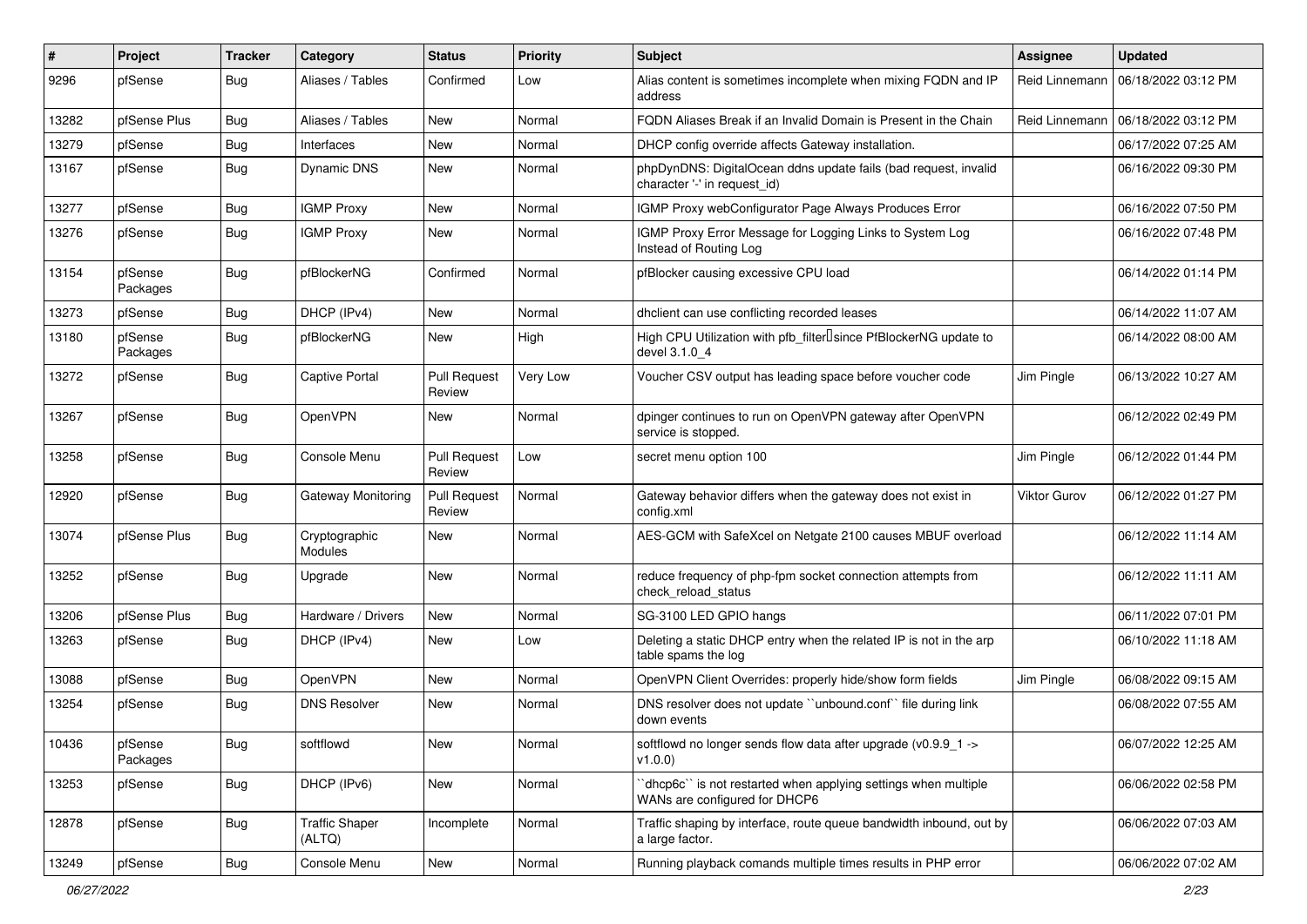| $\vert$ # | <b>Project</b>      | <b>Tracker</b> | Category            | <b>Status</b>                 | <b>Priority</b> | <b>Subject</b>                                                                                               | Assignee            | <b>Updated</b>      |
|-----------|---------------------|----------------|---------------------|-------------------------------|-----------------|--------------------------------------------------------------------------------------------------------------|---------------------|---------------------|
| 13247     | pfSense<br>Packages | Bug            | open-vm-tools       | <b>New</b>                    | Low             | Open-VM-Tools service actions do not work                                                                    |                     | 06/05/2022 07:09 PM |
| 12974     | pfSense Plus        | Bug            | Installer           | <b>New</b>                    | Normal          | Typing anything into 1100/2100 recovery installer causes process<br>to stop                                  |                     | 06/05/2022 04:10 PM |
| 13076     | pfSense             | Bug            | Gateway Monitoring  | <b>New</b>                    | Normal          | Marking a gateway as down does not affect IPsec entries using<br>gateway groups                              |                     | 06/03/2022 10:32 AM |
| 12612     | pfSense             | <b>Bug</b>     | <b>DNS Resolver</b> | <b>New</b>                    | Normal          | DNS Resolver is restarted during every "rc.newwanip" event                                                   |                     | 06/03/2022 07:13 AM |
| 13240     | pfSense             | Bug            | Rules / NAT         | <b>New</b>                    | Normal          | Dynamic NPt entry UI has a couple quirks                                                                     |                     | 06/02/2022 09:32 PM |
| 12095     | pfSense             | Bug            | Authentication      | New                           | Normal          | Memory leak in pcscd                                                                                         |                     | 06/01/2022 01:01 PM |
| 13237     | pfSense             | Bug            | DHCP (IPv6)         | New                           | Normal          | dhcp6c script cannot be executed safely                                                                      |                     | 06/01/2022 11:20 AM |
| 12811     | pfSense             | <b>Bug</b>     | Gateway Monitoring  | <b>New</b>                    | Normal          | Services are not restarted when PPP interfaces connect                                                       | Jim Pingle          | 05/31/2022 05:34 PM |
| 13215     | pfSense             | Bug            | Captive Portal      | Assigned                      | Normal          | Allowed MAC/IP/Hostname traffic counts for authorized users                                                  | Reid Linnemann      | 05/31/2022 05:31 PM |
| 13233     | pfSense Plus        | Bug            | <b>OpenVPN</b>      | Feedback                      | Normal          | OpenVPN DCO connection fails with Auth Digest Algorithm set to<br><b>SHA512</b>                              |                     | 05/31/2022 03:39 PM |
| 13093     | pfSense             | Bug            | Authentication      | In Progress                   | Normal          | LDAP authentication fails with extended query and RFC2307 group<br>lookups enabled                           | Chris Linstruth     | 05/31/2022 07:20 AM |
| 13226     | pfSense             | <b>Bug</b>     | Captive Portal      | Confirmed                     | Normal          | Captive Portal doesn't disconnect established OpenVPN link                                                   | Reid Linnemann      | 05/30/2022 10:38 AM |
| 12877     | pfSense             | Bug            | Dynamic DNS         | Feedback                      | Normal          | Cloudflare DynDNS fails to update more than two addresses                                                    |                     | 05/29/2022 06:56 PM |
| 12875     | pfSense             | Bug            | Package System      | <b>New</b>                    | Normal          | Import zabbix-agent6 and zabbix-proxy6 from FreeBSD Ports                                                    |                     | 05/28/2022 06:50 PM |
| 13228     | pfSense             | Bug            | Interfaces          | New                           | Normal          | Recovering interface gateway may not be added back into gateway<br>groups and rules when expected            | Jim Pingle          | 05/28/2022 01:14 PM |
| 13225     | pfSense             | Bug            | Interfaces          | New                           | Normal          | Bridges with QinQ interfaces not properly set up at boot                                                     | <b>Viktor Gurov</b> | 05/27/2022 08:19 AM |
| 13218     | pfSense             | Bug            | Interfaces          | <b>Pull Request</b><br>Review | Normal          | GIF-based interface MTU is assigned to parent interface on boot<br>when parent interface is a LAGG           | <b>Viktor Gurov</b> | 05/27/2022 05:25 AM |
| 13224     | pfSense             | Bug            | Notifications       | <b>New</b>                    | Normal          | Email notification flood when UPS (NUT) and WAN send<br>notifications                                        |                     | 05/27/2022 01:58 AM |
| 13222     | pfSense             | Bug            | UPnP/NAT-PMP        | <b>New</b>                    | Normal          | CARP IP does not listen for NAT-PMP packets                                                                  |                     | 05/26/2022 02:28 PM |
| 13217     | pfSense             | Bug            | DHCP (IPv4)         | New                           | Normal          | dhclient using default pid file location which does not exist                                                | <b>Viktor Gurov</b> | 05/26/2022 08:09 AM |
| 13214     | pfSense<br>Packages | Bug            | node_exporter       | <b>Pull Request</b><br>Review | Normal-package  | AttributeError: 'NoneType' object has no attribute 'text'                                                    | lan Grindley        | 05/25/2022 08:20 AM |
| 13209     | pfSense<br>Packages | Bug            | pfBlockerNG         | <b>New</b>                    | Low             | Parsing Filter log by pfBlockerNG creates IP Block log with<br>Source/Destination mixed up or wrong Direcion | <b>Viktor Gurov</b> | 05/25/2022 03:50 AM |
| 13014     | pfSense             | <b>Bug</b>     | <b>IPsec</b>        | <b>New</b>                    | Normal          | Charon.vici can get in a bad state                                                                           | Mateusz Guzik       | 05/24/2022 05:05 PM |
| 12796     | pfSense             | Bug            | Upgrade             | Confirmed                     | Normal          | 2.5.2 -> 2.6.0 upgrade segfaults if certain packages are installed.                                          |                     | 05/24/2022 07:43 AM |
| 13202     | pfSense<br>Packages | <b>Bug</b>     | pfBlockerNG         | <b>New</b>                    | Normal          | Missing Protocols on IP Feed Groups Advanced Inbound/Outbound<br><b>Firewall Rule settings</b>               |                     | 05/23/2022 08:58 AM |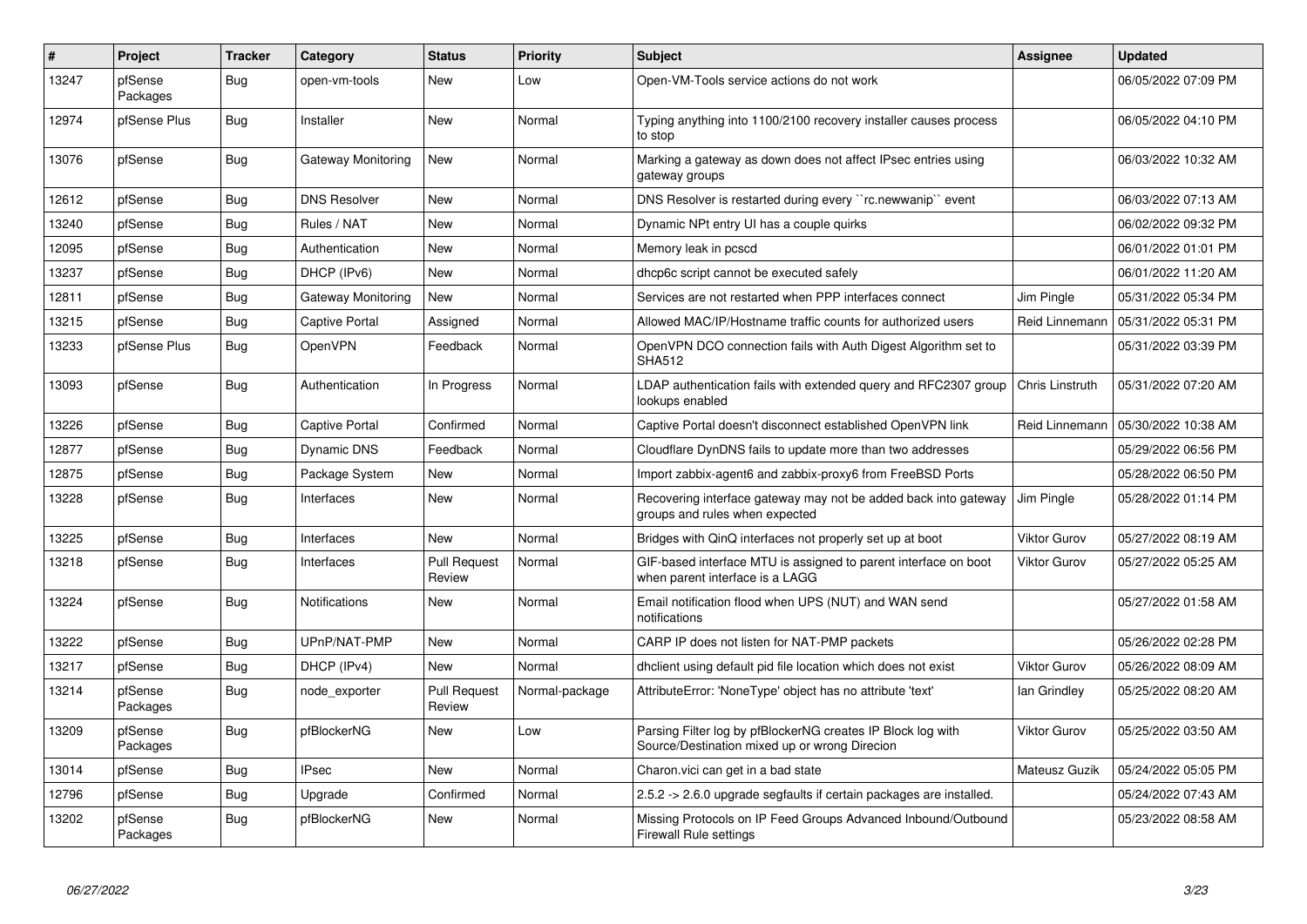| $\sharp$ | Project             | Tracker    | Category                            | <b>Status</b>                 | <b>Priority</b> | <b>Subject</b>                                                                                                   | Assignee              | <b>Updated</b>      |
|----------|---------------------|------------|-------------------------------------|-------------------------------|-----------------|------------------------------------------------------------------------------------------------------------------|-----------------------|---------------------|
| 13194    | pfSense<br>Packages | Bug        | pfBlockerNG                         | New                           | Normal          | Remove dead Malc0de feed                                                                                         |                       | 05/23/2022 05:16 AM |
| 11539    | pfSense             | <b>Bug</b> | <b>IPsec</b>                        | Feedback                      | Normal          | Mobile IPsec "split include" value of 0.0.0.0/0 causes some clients<br>to fail                                   | Jim Pingle            | 05/23/2022 12:33 AM |
| 4451     | pfSense             | Bug        | DHCP (IPv4)                         | New                           | Low             | Status DHCP Leases shows double entries for static entries without<br>IP address                                 | Phillip Davis         | 05/21/2022 04:55 PM |
| 13102    | pfSense             | Bug        | <b>IPsec</b>                        | <b>New</b>                    | Normal          | Deleting an IPSec tunnel doesn't destroy the SA (SADs/SPDs),<br>causes crash in status ipsec.php                 | <b>Viktor Gurov</b>   | 05/20/2022 01:07 PM |
| 12737    | pfSense             | Bug        | Certificates                        | <b>New</b>                    | Normal          | CApath is not defined by default in curl                                                                         |                       | 05/17/2022 02:30 PM |
| 12632    | pfSense             | Bug        | Gateways                            | New                           | High            | Assigning a /30 WAN IP address at the console does not save the<br>gateway correctly                             |                       | 05/17/2022 02:28 PM |
| 11877    | pfSense             | Bug        | Web Interface                       | <b>Pull Request</b><br>Review | Very Low        | Labels and description dissapear in firewall_schedule_edit.php                                                   | <b>Viktor Gurov</b>   | 05/17/2022 02:22 PM |
| 12225    | pfSense             | Bug        | Authentication                      | <b>Pull Request</b><br>Review | Normal          | Group membership field is not needed for remote groups                                                           | Viktor Gurov          | 05/17/2022 02:21 PM |
| 12385    | pfSense             | Bug        | <b>Virtual IP Addresses</b>         | <b>Pull Request</b><br>Review | Normal          | deleteVIP() does not check 1:1 NAT and Outbound NAT rules                                                        | <b>Viktor Gurov</b>   | 05/17/2022 02:21 PM |
| 12464    | pfSense             | Bug        | Logging                             | <b>Pull Request</b><br>Review | Normal          | Syslog Auth messages are sent as Emergency Level                                                                 |                       | 05/17/2022 02:20 PM |
| 12673    | pfSense             | Bug        | Dashboard                           | <b>Pull Request</b><br>Review | Normal          | Firewall Logs Widget fails to update at intervals below 5 seconds.                                               | Viktor Gurov          | 05/17/2022 02:20 PM |
| 12757    | pfSense             | Bug        | Diagnostics                         | <b>Pull Request</b><br>Review | Very Low        | Clean up /etc/inc/filter.inc use of pfctl -F                                                                     |                       | 05/17/2022 02:18 PM |
| 9123     | pfSense             | <b>Bug</b> | Interfaces                          | Feedback                      | Very High       | Adding/configuring vlan on ixl-devices causes aq_add_macvlan err<br>-53, aq_error 14                             | Luiz Souza            | 05/16/2022 07:57 AM |
| 9295     | pfSense             | Bug        | <b>PPPoE Server</b>                 | <b>New</b>                    | Very High       | IPv6 PD does not work with PPPOE (Server & Client)                                                               |                       | 05/15/2022 10:53 AM |
| 13115    | pfSense<br>Packages | <b>Bug</b> | <b>WireGuard</b>                    | Feedback                      | Normal          | WireGuard panic due to KBI changes in $\lq$ udp tun func t() $\lq$                                               | Christian<br>McDonald | 05/15/2022 10:47 AM |
| 13158    | pfSense             | Bug        | Web Interface                       | <b>New</b>                    | Normal          | Input validation error when applying limiter changes                                                             |                       | 05/14/2022 05:32 PM |
| 9024     | pfSense             | <b>Bug</b> | <b>Traffic Shaper</b><br>(Limiters) | Feedback                      | Normal          | Ping packet loss under load when using limiters                                                                  |                       | 05/12/2022 11:55 AM |
| 12960    | pfSense             | Bug        | Installer                           | New                           | Normal          | VGA installer image defaults to serial console, serial console is<br>default in GUI settings                     |                       | 05/10/2022 03:19 PM |
| 12079    | pfSense             | Bug        | <b>IGMP Proxy</b>                   | New                           | Normal          | IGMPProxy: kernel panic, Sleeping thread owns a non-sleepable<br>lock                                            | Mateusz Guzik         | 05/10/2022 03:14 PM |
| 11296    | pfSense             | Bug        | Routing                             | New                           | Normal          | Static route targets may still reachable via default route when the<br>gateway they should route through is down | <b>Viktor Gurov</b>   | 05/10/2022 03:12 PM |
| 11091    | pfSense             | Bug        | Interfaces                          | New                           | Normal          | Interfaces set as disabled in the configuration have an UP status in<br>the operating system at boot             | <b>Viktor Gurov</b>   | 05/10/2022 03:12 PM |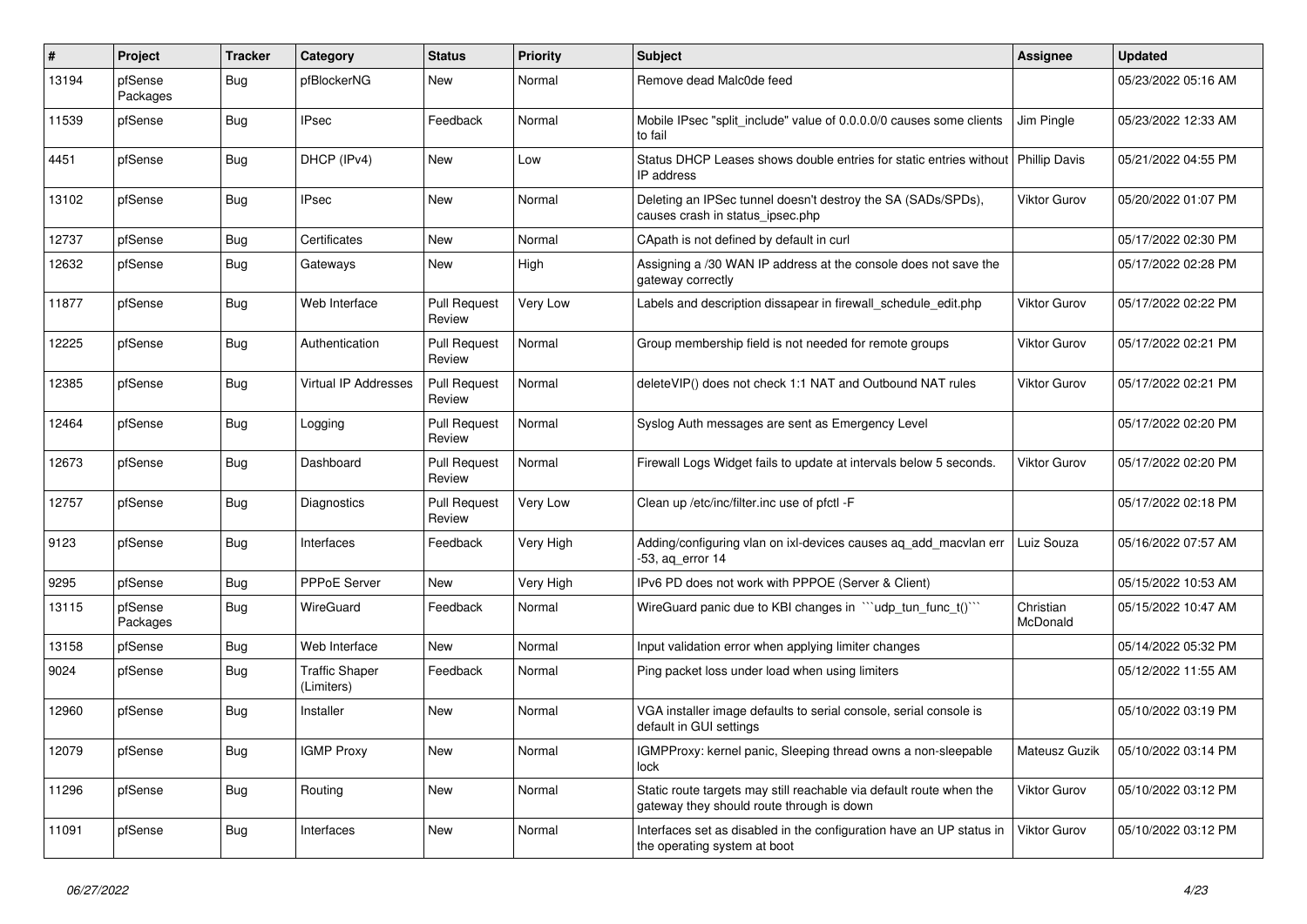| #     | Project             | <b>Tracker</b> | Category            | <b>Status</b> | <b>Priority</b> | Subject                                                                                                                                 | Assignee            | <b>Updated</b>      |
|-------|---------------------|----------------|---------------------|---------------|-----------------|-----------------------------------------------------------------------------------------------------------------------------------------|---------------------|---------------------|
| 9887  | pfSense             | Bug            | Rules / NAT         | New           | Low             | Rule separator positions change when deleting multiple rules                                                                            |                     | 05/10/2022 03:11 PM |
| 3132  | pfSense             | Bug            | Gateway Monitoring  | In Progress   | Normal          | Gateway events for IPv6 affect IPv4 services and vice versa                                                                             | <b>Viktor Gurov</b> | 05/10/2022 03:10 PM |
| 13144 | pfSense             | <b>Bug</b>     | Rules / NAT         | New           | Very Low        | Firewall rule entries can get out of sync when entries are deleted<br>while other administrators are editing entries simultaneously     |                     | 05/10/2022 07:26 AM |
| 13141 | pfSense<br>Packages | <b>Bug</b>     | squidguard          | <b>New</b>    | Normal          | wrong page squidguard block                                                                                                             |                     | 05/09/2022 05:33 PM |
| 13053 | pfSense<br>Packages | <b>Bug</b>     | <b>ACME</b>         | New           | Normal          | LoopiaAPI error handling                                                                                                                |                     | 05/05/2022 10:58 AM |
| 13128 | pfSense<br>Packages | <b>Bug</b>     | Zabbix              | New           | Normal          | Zabbix Agent 6: HA Server Setup                                                                                                         |                     | 05/05/2022 01:55 AM |
| 13114 | pfSense<br>Packages | <b>Bug</b>     | <b>BIND</b>         | Feedback      | Normal          | BIND calls rndc in rc_stop when named is not running                                                                                    | <b>Stuart Wyatt</b> | 05/04/2022 12:41 PM |
| 13110 | pfSense             | Bug            | CARP                | New           | Very Low        | changing CARP VIP address does not update outbound NAT<br>interface IP                                                                  |                     | 05/03/2022 02:52 PM |
| 12747 | pfSense             | Bug            | Logging             | New           | Normal          | System log is filled by sshguard                                                                                                        |                     | 05/03/2022 03:08 AM |
| 1819  | pfSense             | <b>Bug</b>     | <b>DNS Resolver</b> | New           | Normal          | DNS Resolver Not Registering DHCP Server Specified Domain<br>Name                                                                       | Luiz Souza          | 04/28/2022 01:53 PM |
| 13098 | pfSense<br>Packages | Bug            | haproxy             | Feedback      | Low             | HAProxy Virtual IP broken link under Frontend setup                                                                                     |                     | 04/27/2022 08:35 AM |
| 11693 | pfSense<br>Packages | <b>Bug</b>     | <b>FRR</b>          | Feedback      | Normal          | IPv6 static routing fails                                                                                                               | <b>Viktor Gurov</b> | 04/26/2022 08:50 AM |
| 12335 | pfSense             | <b>Bug</b>     | <b>IPsec</b>        | <b>New</b>    | Normal          | IPsec DNS inefficiency                                                                                                                  | Jim Pingle          | 04/26/2022 07:50 AM |
| 4500  | pfSense             | Bug            | UPnP/NAT-PMP        | Confirmed     | Normal          | Some miniupnp port mappings are not displayed in the Status page                                                                        |                     | 04/25/2022 12:49 PM |
| 13095 | pfSense<br>Packages | Bug            | Snort               | Feedback      | Normal          | Snort VRT change in Shared Object Rules path name results in<br>failure to extract and update Snort Shared Object Rules when<br>enabled | <b>Bill Meeks</b>   | 04/25/2022 12:22 PM |
| 13090 | pfSense             | Bug            | OpenVPN             | <b>New</b>    | Normal          | OpenVPN: do not use legacy deprecated netbios settings                                                                                  | Jim Pingle          | 04/22/2022 11:19 AM |
| 13089 | pfSense             | Bug            | OpenVPN             | New           | Normal          | OpenVPN: fix some netbios options were preserved even if teh<br>Netbios option was unchecked                                            | Jim Pingle          | 04/22/2022 11:06 AM |
| 13087 | pfSense             | Bug            | OpenVPN             | <b>New</b>    | Normal          | OpenVPN Server: hide WINS servers list when netbios option is<br>unchecked while WINS servers is checked                                |                     | 04/22/2022 10:29 AM |
| 10450 | pfSense<br>Packages | Bug            | Squid               | Feedback      | Normal          | Squid reverse proxy switching peers                                                                                                     | <b>Viktor Gurov</b> | 04/22/2022 02:21 AM |
| 10572 | pfSense<br>Packages | <b>Bug</b>     | Squid               | Feedback      | Normal          | STARTTLS option is ignored                                                                                                              | Viktor Gurov        | 04/22/2022 02:20 AM |
| 12330 | pfSense<br>Packages | <b>Bug</b>     | pfBlockerNG         | Feedback      | Normal          | pfBlockerNG devel creating invalid NAT rules on boot                                                                                    |                     | 04/21/2022 12:40 PM |
| 12114 | pfSense<br>Packages | Bug            | syslog-ng           | Feedback      | Normal          | syslog-ng only binds to the last specified interface                                                                                    |                     | 04/21/2022 12:40 PM |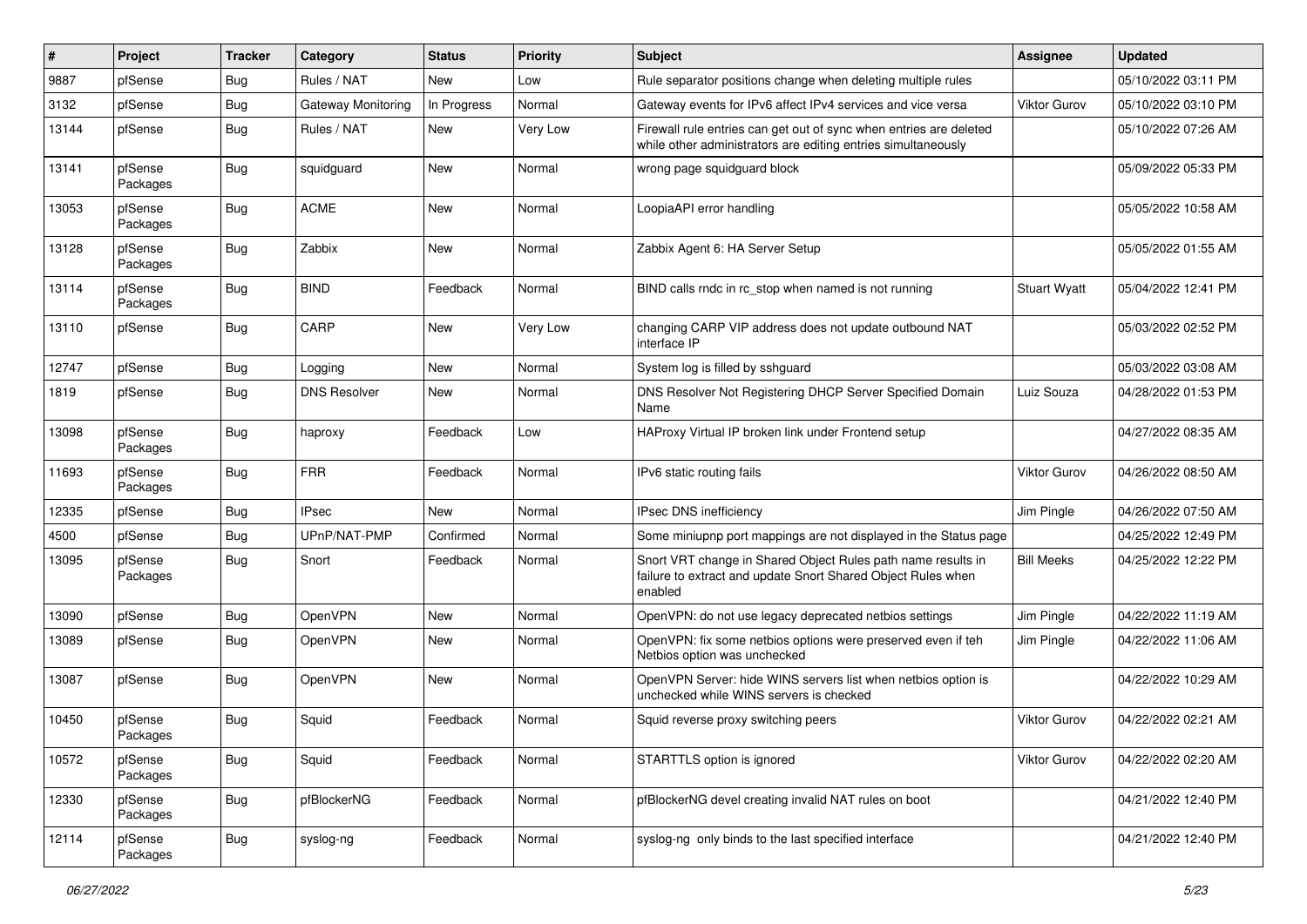| $\pmb{\#}$ | Project             | Tracker    | Category                     | <b>Status</b> | <b>Priority</b> | Subject                                                                                         | <b>Assignee</b> | <b>Updated</b>      |
|------------|---------------------|------------|------------------------------|---------------|-----------------|-------------------------------------------------------------------------------------------------|-----------------|---------------------|
| 12073      | pfSense<br>Packages | Bug        | <b>NET-SNMP</b>              | Feedback      | Normal          | netsnmptrapd.conf syntax is wrong                                                               |                 | 04/21/2022 12:40 PM |
| 11434      | pfSense<br>Packages | Bug        | squidguard                   | Feedback      | Normal          | SquidGuard over 1.16.18 11                                                                      |                 | 04/21/2022 12:40 PM |
| 11185      | pfSense<br>Packages | <b>Bug</b> | ntop                         | Feedback      | Normal          | Redis service stopping before NtopNg                                                            |                 | 04/21/2022 12:40 PM |
| 10936      | pfSense<br>Packages | Bug        | haproxy                      | Feedback      | Normal          | both haproxy/haproxy-devel non-existent option lb-agent-chk                                     |                 | 04/21/2022 12:40 PM |
| 10692      | pfSense<br>Packages | Bug        | PIMD                         | Feedback      | Normal          | PIMD starts twice at boot                                                                       |                 | 04/21/2022 12:40 PM |
| 10445      | pfSense<br>Packages | <b>Bug</b> | <b>BIND</b>                  | Feedback      | Normal          | BIND crashed when added RPZ. rpz is not a master or slave zone.                                 |                 | 04/21/2022 12:40 PM |
| 10393      | pfSense<br>Packages | Bug        | syslog-ng                    | Feedback      | Normal          | Syslog-ng TLS support is broken                                                                 |                 | 04/21/2022 12:40 PM |
| 10330      | pfSense<br>Packages | Bug        | <b>BIND</b>                  | Feedback      | Normal          | BIND zone configuration displays wrong DS resource record with<br>inline DNSSEC signing enabled |                 | 04/21/2022 12:40 PM |
| 7797       | pfSense<br>Packages | <b>Bug</b> | Squid                        | Feedback      | Normal          | Squid Reverse Proxy alternating between destinations                                            |                 | 04/21/2022 12:40 PM |
| 7039       | pfSense<br>Packages | <b>Bug</b> | haproxy                      | Feedback      | Normal          | HAProxy backend configuration does not handle intermediate CAs<br>properly                      |                 | 04/21/2022 12:40 PM |
| 10690      | pfSense             | <b>Bug</b> | Installer                    | <b>New</b>    | Low             | Not possible to make UFS install on ZFS formatted drive                                         |                 | 04/21/2022 12:39 PM |
| 10544      | pfSense             | Bug        | User Manager /<br>Privileges | New           | Normal          | It's not possible to add a user to group operator using the gui                                 |                 | 04/21/2022 12:39 PM |
| 10530      | pfSense             | <b>Bug</b> | Upgrade                      | New           | Normal          | Convert config version to be based on product version                                           |                 | 04/21/2022 12:39 PM |
| 11970      | pfSense<br>Packages | Bug        | Coreboot                     | New           | Normal          | Netgate Firmware Upgrade Doesn't Work on XG-2758                                                |                 | 04/21/2022 12:39 PM |
| 11398      | pfSense<br>Packages | <b>Bug</b> | pfBlockerNG                  | New           | Normal          | pfBlocker upgrade hangs forever                                                                 |                 | 04/21/2022 12:39 PM |
| 10513      | pfSense             | Bug        | Rules / NAT                  | New           | Normal          | State issues with policy routing and HA failover                                                |                 | 04/21/2022 12:39 PM |
| 9384       | pfSense             | Bug        | Interfaces                   | Confirmed     | Normal          | devd putting "\$" before variable contents when using single quotes                             |                 | 04/21/2022 12:39 PM |
| 9136       | pfSense             | Bug        | DHCP (IPv6)                  | New           | High            | IPv6 Tracking Interfaces Lose IPv6 Address in Certain Cases                                     |                 | 04/21/2022 12:39 PM |
| 8313       | pfSense             | <b>Bug</b> | Notifications                | New           | Normal          | STARTTLS auto detection not working                                                             |                 | 04/21/2022 12:39 PM |
| 10502      | pfSense<br>Packages | <b>Bug</b> | lldpd                        | In Progress   | Normal          | LLDP spamming errors on Netgate XG-7100                                                         |                 | 04/21/2022 12:39 PM |
| 8264       | pfSense<br>Packages | <b>Bug</b> | FreeRADIUS                   | New           | Normal          | Radiusd restart on WAN change results in freeradius not running<br>(and possible solution)      |                 | 04/21/2022 12:39 PM |
| 7138       | pfSense             | <b>Bug</b> | DHCP (IPv6)                  | Assigned      | Normal          | Pfsense wide dhcpv6 client doesn't recognise ifid statement                                     |                 | 04/21/2022 12:39 PM |
| 6823       | pfSense             | <b>Bug</b> | Interfaces                   | New           | Normal          | No connectivity after changing link state to UP                                                 |                 | 04/21/2022 12:39 PM |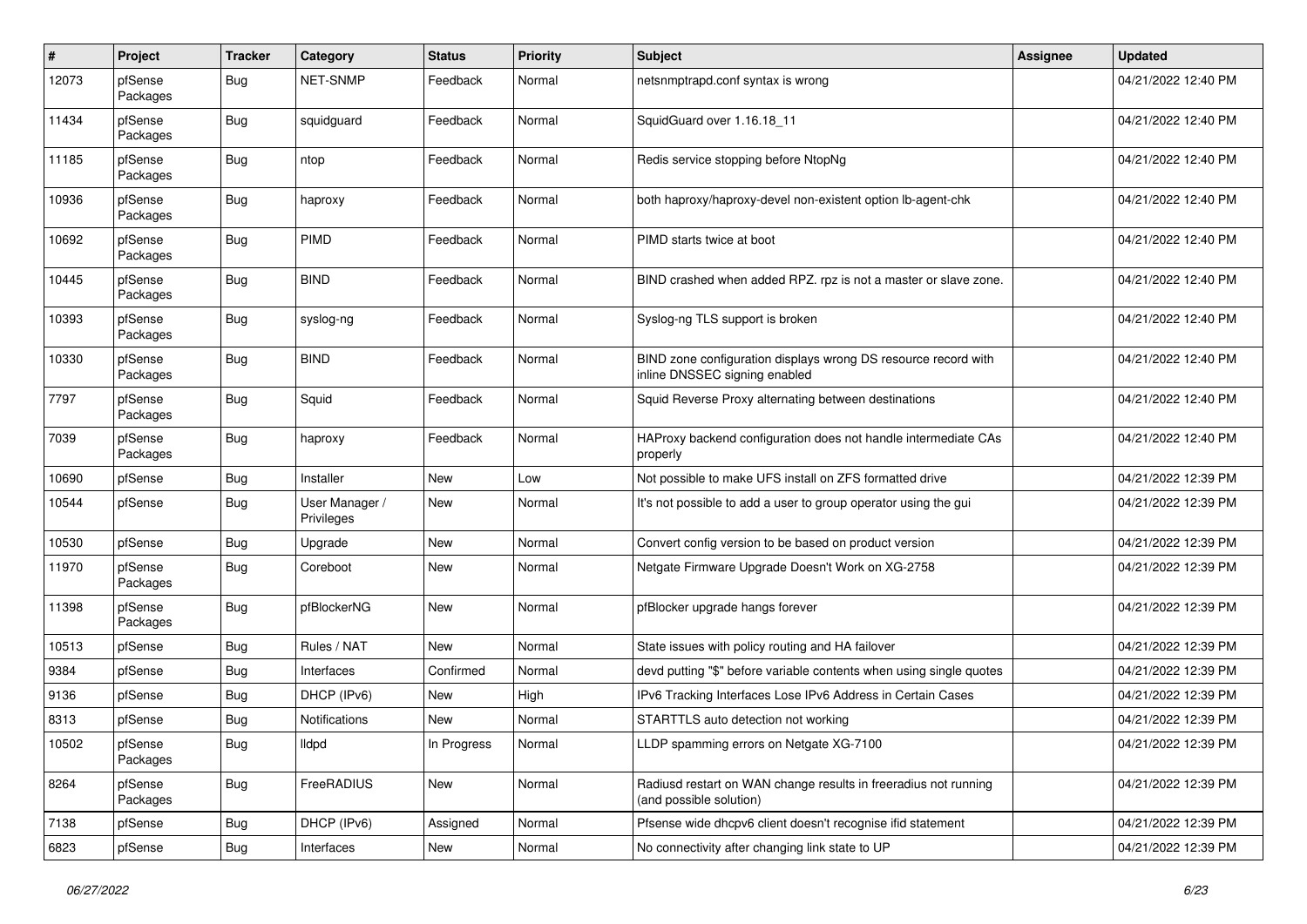| #     | Project             | <b>Tracker</b> | Category                        | <b>Status</b> | <b>Priority</b> | <b>Subject</b>                                                                                                                      | <b>Assignee</b>       | <b>Updated</b>      |
|-------|---------------------|----------------|---------------------------------|---------------|-----------------|-------------------------------------------------------------------------------------------------------------------------------------|-----------------------|---------------------|
| 6186  | pfSense             | Bug            | Services                        | New           | Normal          | race conditions in service startup                                                                                                  |                       | 04/21/2022 12:39 PM |
| 5786  | pfSense             | Bug            | Web Interface                   | New           | Normal          | Check WebConfigurator port for conflicts                                                                                            |                       | 04/21/2022 12:39 PM |
| 4154  | pfSense             | Bug            | User Manager /<br>Privileges    | Confirmed     | Normal          | RADIUS authentication not working over IPv6                                                                                         |                       | 04/21/2022 12:39 PM |
| 10426 | pfSense<br>Packages | Bug            | Filer                           | Feedback      | Normal          | Filer must validate that File name is uniq                                                                                          |                       | 04/20/2022 11:02 AM |
| 13073 | pfSense<br>Packages | Bug            | Squid                           | New           | Normal          | ClamAV - clamd dies with high CPU load and thus the C-ICAP of<br>squid-reverse proxy causes http:500 errors                         |                       | 04/19/2022 05:38 AM |
| 13068 | pfSense             | Bug            | Aliases / Tables                | New           | Normal          | Error loading rules when URL Table IPs content is empty                                                                             |                       | 04/17/2022 09:07 PM |
| 13067 | pfSense             | Bug            | <b>FilterDNS</b>                | New           | Normal          | filterdns resolve interval is twice the intended value                                                                              |                       | 04/17/2022 07:45 PM |
| 12338 | pfSense<br>Packages | Bug            | <b>RRD Summary</b>              | New           | Normal          | RRD Summary does not report data on 3100                                                                                            |                       | 04/15/2022 02:54 PM |
| 13051 | pfSense             | <b>Bug</b>     | <b>Traffic Shaper</b><br>(ALTQ) | <b>New</b>    | Normal          | Firewall traffic shaper by interface selection unknow                                                                               |                       | 04/12/2022 07:03 AM |
| 12916 | pfSense<br>Packages | Bug            | pfBlockerNG                     | New           | Normal          | pfBlockerNG-devel cron job does not trigger xmlrpc sync                                                                             | <b>Viktor Gurov</b>   | 04/11/2022 12:55 PM |
| 13046 | pfSense             | <b>Bug</b>     | Rules / NAT                     | New           | Normal          | Floating rule applied to IPv6 interface with a SLAAC DHCPv6<br>gateway reports error on boot                                        |                       | 04/11/2022 09:50 AM |
| 13045 | pfSense<br>Packages | <b>Bug</b>     | WireGuard                       | <b>New</b>    | Normal          | Firewall floating rules ignore WireGuard traffic                                                                                    |                       | 04/11/2022 09:40 AM |
| 13043 | pfSense<br>Packages | Bug            | WireGuard                       | New           | Normal          | OSPF over Wireguard interface doesn't populate neighbors after<br>reboot                                                            |                       | 04/11/2022 09:22 AM |
| 12924 | pfSense<br>Packages | Bug            | WireGuard                       | New           | Normal          | DNS Resolver WireGuard ACL Inconsistency                                                                                            | Christian<br>McDonald | 04/10/2022 10:36 AM |
| 12950 | pfSense             | Bug            | Routing                         | New           | Normal          | OpenVPN as default gateway does not get set at boot time                                                                            |                       | 04/09/2022 05:46 PM |
| 13022 | pfSense<br>Packages | Bug            | haproxy                         | Feedback      | Normal          | HAProxy - Sub Frontends ignore Client verification CA certificates                                                                  |                       | 04/06/2022 12:55 PM |
| 13034 | pfSense<br>Packages | Bug            | Zabbix                          | Feedback      | Normal          | Zabbix6 Agent and Proxy fail to set the PSK from the web GUI in its<br>conf files                                                   | Viktor Gurov          | 04/06/2022 11:59 AM |
| 12956 | pfSense<br>Packages | <b>Bug</b>     | Suricata                        | Confirmed     | Normal          | suricata fails to use pcre in SID management (e.g. dropsid.conf)                                                                    |                       | 04/05/2022 12:52 PM |
| 11343 | pfSense<br>Packages | Bug            | <b>BIND</b>                     | Feedback      | Low             | Invalid link to pfSense-pkg-bind changelog                                                                                          | <b>Viktor Gurov</b>   | 04/05/2022 08:12 AM |
| 10900 | pfSense<br>Packages | Bug            | Backup                          | Feedback      | Normal          | /packages/backup/backup.php?a=download&t=backup HTTP<br>504, or Sends PHP Error Message as ASCII/Text file Named<br>pfsense.bak.tgz |                       | 04/05/2022 01:51 AM |
| 12774 | pfSense             | Bug            | Backup / Restore                | <b>New</b>    | Normal          | Picture widget image is not saved in backup                                                                                         |                       | 04/04/2022 04:48 AM |
| 13018 | pfSense<br>Packages | <b>Bug</b>     | pfBlockerNG                     | New           | Normal          | TLD and DNSBL Safesearch DOH conflict disables TLD block<br>when conflicting DOH FQDN is deselected or whitelisted                  |                       | 04/01/2022 05:59 PM |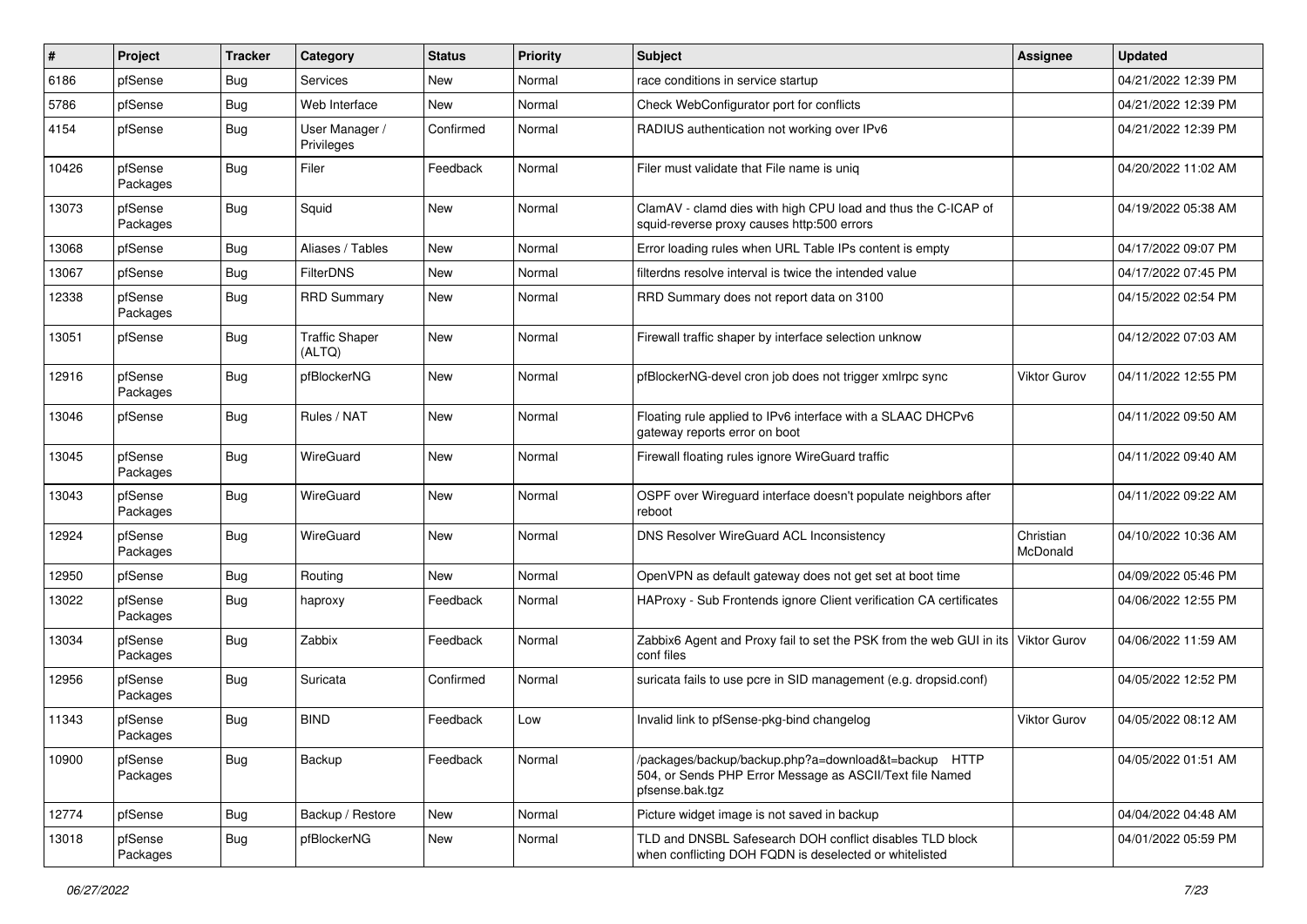| #     | Project             | <b>Tracker</b> | Category                                        | <b>Status</b>                 | <b>Priority</b> | <b>Subject</b>                                                                                        | <b>Assignee</b>     | <b>Updated</b>      |
|-------|---------------------|----------------|-------------------------------------------------|-------------------------------|-----------------|-------------------------------------------------------------------------------------------------------|---------------------|---------------------|
| 13000 | pfSense             | Bug            | IPsec                                           | New                           | Low             | IPsec AES-GCM encryption algorithm "Key Length" field should be<br>labeled "ICV Length"               |                     | 03/30/2022 07:40 AM |
| 12959 | pfSense             | Bug            | DHCP (IPv4)                                     | Feedback                      | Normal          | dhcplease process wrongly update host file if client-hostname is<br>empty                             |                     | 03/28/2022 10:26 AM |
| 12922 | pfSense             | Bug            | DHCP (IPv4)                                     | <b>New</b>                    | Normal          | Classless static routes received on DHCP WAN can override<br>chosen default gateway                   |                     | 03/28/2022 10:08 AM |
| 12706 | pfSense<br>Packages | Bug            | pfBlockerNG                                     | Feedback                      | Normal          | pfBlockerNG and unbound does not work after switching /var to<br>RAM disk                             | <b>Viktor Gurov</b> | 03/24/2022 10:47 AM |
| 12979 | pfSense<br>Packages | Bug            | Snort                                           | <b>Pull Request</b><br>Review | High            | Snort Rules Update Process Using Deprecated FreeBSD<br><b>Subdirectory Name</b>                       | <b>Bill Meeks</b>   | 03/24/2022 09:02 AM |
| 12927 | pfSense             | Bug            | OpenVPN                                         | New                           | Normal          | OpenVPN with OCSP enabled allows connections with revoked<br>certificates                             |                     | 03/24/2022 08:22 AM |
| 12951 | pfSense<br>Packages | Bug            | <b>FRR</b>                                      | Feedback                      | Normal          | FRR cannot remove IPv6 routes                                                                         |                     | 03/22/2022 09:24 PM |
| 12942 | pfSense             | Bug            | Gateways                                        | New                           | Normal          | Code to kill states for old gateway when reconnecting an interface<br>is incorrect                    | Jim Pingle          | 03/22/2022 01:25 PM |
| 12965 | pfSense<br>Packages | Bug            | <b>FRR</b>                                      | <b>Pull Request</b><br>Review | Normal          | FRR BFD peer configuration is handled incorrectly in some cases                                       | Viktor Gurov        | 03/22/2022 08:04 AM |
| 12829 | pfSense             | <b>Bug</b>     | <b>Traffic Shaper</b><br>(Limiters)             | Feedback                      | Normal          | Dummynet kernel module fails to load after upgrade.                                                   |                     | 03/17/2022 09:26 AM |
| 12938 | pfSense             | Bug            | <b>IPv6 Router</b><br>Advertisements<br>(RADVD) | New                           | Normal          | MaxRtrAdvInterval would allow stale DNS servers to be deleted<br>faster                               |                     | 03/12/2022 09:37 AM |
| 12623 | pfSense<br>Packages | Bug            | <b>ACME</b>                                     | <b>New</b>                    | Normal          | acme.sh package   DNS-ISPConfig settings                                                              | Viktor Gurov        | 03/10/2022 03:42 PM |
| 12926 | pfSense             | Bug            | Interfaces                                      | Feedback                      | Normal          | Changing LAGG type on CARP interfaces makes VIPs go to an<br>"init" State                             |                     | 03/10/2022 10:52 AM |
| 12869 | pfSense<br>Packages | Bug            | <b>BIND</b>                                     | Feedback                      | Normal          | Bind DNS Package AAAA filtering Broken on new ZFS Installs                                            | Viktor Gurov        | 03/09/2022 12:38 PM |
| 12907 | pfSense<br>Packages | <b>Bug</b>     | <b>PIMD</b>                                     | Feedback                      | Normal          | PIMD: Nonexistent interfaces should be hidden/disabled in<br>pimd.conf before bringing up the service |                     | 03/07/2022 03:51 PM |
| 12670 | pfSense<br>Packages | Bug            | <b>ACME</b>                                     | New                           | Normal          | ACME package writes credentials to system log                                                         | Viktor Gurov        | 03/07/2022 10:58 AM |
| 12905 | pfSense             | Bug            | Web Interface                                   | New                           | Normal          | Add VLAN Re-assignment to Import Interface Mismatch Wizard                                            |                     | 03/07/2022 08:05 AM |
| 11530 | pfSense<br>Packages | <b>Bug</b>     | ntop                                            | Feedback                      | Low             | ntopng 4.2 needs to be updated to 4.3, Bug when accessing a host<br>for details                       |                     | 03/05/2022 08:35 PM |
| 12899 | pfSense<br>Packages | <b>Bug</b>     | Suricata                                        | New                           | Normal          | Suricata doesn't honor Pass List                                                                      |                     | 03/04/2022 01:22 PM |
| 12894 | pfSense Plus        | Bug            | Certificates                                    | New                           | Low             | duplicating freshly created certificates through refreshing                                           |                     | 03/03/2022 02:35 PM |
| 12888 | pfSense             | Bug            | Rules / NAT                                     | New                           | Normal          | pfSense sends un-NATed packets during OpenVPN startup                                                 |                     | 03/01/2022 03:13 PM |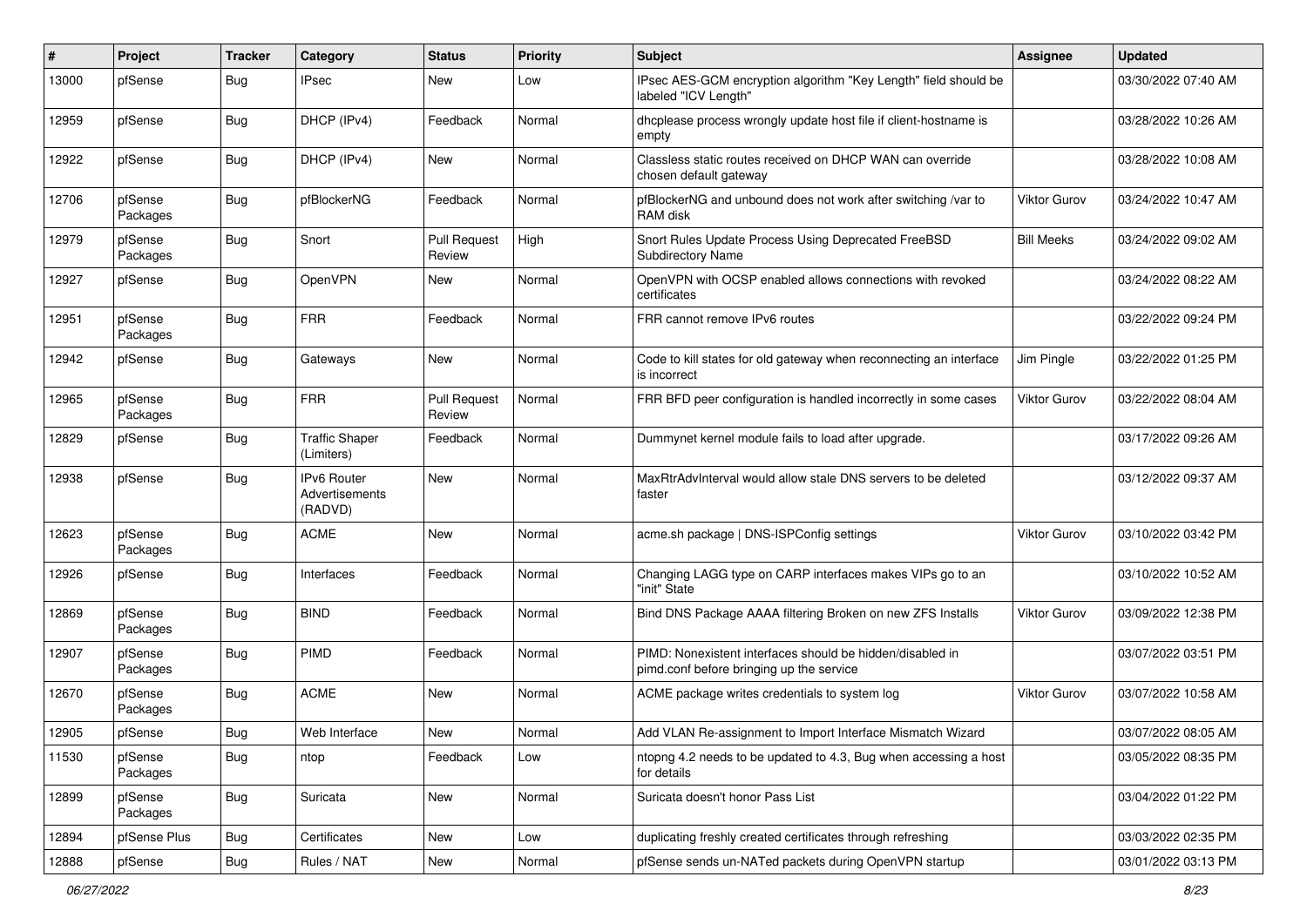| #     | Project             | <b>Tracker</b> | Category                 | <b>Status</b> | <b>Priority</b> | <b>Subject</b>                                                                                                                                                          | Assignee            | <b>Updated</b>      |
|-------|---------------------|----------------|--------------------------|---------------|-----------------|-------------------------------------------------------------------------------------------------------------------------------------------------------------------------|---------------------|---------------------|
| 12742 | pfSense<br>Packages | Bug            | FreeRADIUS               | Feedback      | Normal          | freeRADIUS virtual-server-default: modules dailycounter,<br>monthlycounter, noresetcounter, expire_on_login in authorize<br>section prevent virtual server from loading |                     | 03/01/2022 12:45 PM |
| 11778 | pfSense             | Bug            | OpenVPN                  | New           | Normal          | OpenVPN uses 100% CPU after experiencing packet loss                                                                                                                    |                     | 02/28/2022 07:38 AM |
| 12857 | pfSense             | Bug            | Gateways                 | New           | Normal          | Firewall gateway goes away when making changes to Bridge0<br>device                                                                                                     |                     | 02/27/2022 11:20 AM |
| 12259 | pfSense             | <b>Bug</b>     | <b>Operating System</b>  | New           | Normal          | Intel em NICs Suffering Performance Degradation on FreeBSD12                                                                                                            |                     | 02/25/2022 09:28 PM |
| 12849 | pfSense             | Bug            | <b>Operating System</b>  | New           | Normal          | pfsync kernel crash on reboot                                                                                                                                           | Mateusz Guzik       | 02/22/2022 02:02 PM |
| 12853 | pfSense             | Bug            | <b>NAT Reflection</b>    | Feedback      | High            | Network Address Translation - Pure NAT pfsense freeze after<br>reboot                                                                                                   |                     | 02/22/2022 08:40 AM |
| 12850 | pfSense             | Bug            | Routing                  | New           | Low             | Console error during boot: "route: route has not been found"                                                                                                            |                     | 02/22/2022 08:27 AM |
| 12845 | pfSense<br>Packages | Bug            | softflowd                | New           | Normal          | softflowd wrong vlan tag                                                                                                                                                |                     | 02/21/2022 10:40 AM |
| 12828 | pfSense             | Bug            | Wireless                 | New           | Normal          | pfSense keeps crashing (Fatal trap 12: page fault while in kernel<br>mode)                                                                                              |                     | 02/21/2022 07:55 AM |
| 12708 | pfSense             | <b>Bug</b>     | Aliases / Tables         | <b>New</b>    | Normal          | alias with non resolving DNS entry breaks underlying pf table                                                                                                           |                     | 02/20/2022 06:13 PM |
| 12822 | pfSense<br>Packages | Bug            | pfBlockerNG              | New           | Normal          | IPv4 Source ASN format not working                                                                                                                                      |                     | 02/18/2022 10:47 AM |
| 12823 | pfSense             | <b>Bug</b>     | DHCP (IPv6)              | <b>New</b>    | Normal          | Multiple DHCP6 WAN connections PPPoE interface 'defached'<br>status                                                                                                     |                     | 02/18/2022 05:39 AM |
| 8882  | pfSense             | Bug            | Interfaces               | Incomplete    | Normal          | Interface assignments lost on reboot                                                                                                                                    |                     | 02/17/2022 02:24 PM |
| 12475 | pfSense<br>Packages | Bug            | OpenVPN Client<br>Export | Feedback      | Normal          | OpenVPN Client Export does not show certificate without private<br>key                                                                                                  | Jim Pingle          | 02/17/2022 08:24 AM |
| 12797 | pfSense             | Bug            | UPnP/NAT-PMP             | <b>New</b>    | Normal          | UPnP+STUN forms invalid outbound NAT rules using the external<br>address discovered from STUN                                                                           |                     | 02/15/2022 01:01 PM |
| 12683 | pfSense<br>Packages | Bug            | Snort                    | Feedback      | Normal          | snort_get_vpns_list() does not include OpenVPN CSO                                                                                                                      | <b>Viktor Gurov</b> | 02/15/2022 10:47 AM |
| 11836 | pfSense<br>Packages | Bug            | <b>FRR</b>               | Assigned      | Normal          | FRR ACCEPTFILTER unstable                                                                                                                                               | Viktor Gurov        | 02/14/2022 07:20 AM |
| 12543 | pfSense             | Bug            | Web Interface            | Feedback      | Normal          | Deleteing a Outbound NAT rule gave me an empty rule and<br>displayed php error in UI.                                                                                   |                     | 02/14/2022 04:36 AM |
| 11036 | pfSense<br>Packages | Bug            | haproxy                  | New           | Normal          | <b>HAproxy ACL</b>                                                                                                                                                      |                     | 02/11/2022 11:27 AM |
| 8179  | pfSense             | Bug            | DHCP (IPv4)              | Feedback      | Normal          | Incorrect reverse DNS zone in DHCP server config for<br>non-octet-aligned subnet mask                                                                                   | Renato Botelho      | 02/09/2022 11:17 PM |
| 12759 | pfSense Plus        | Bug            | Package System           | New           | Very Low        | Proprietary packages link to non-existant or non-public github<br>pages                                                                                                 |                     | 02/09/2022 10:43 AM |
| 8100  | pfSense             | <b>Bug</b>     | CARP                     | New           | Normal          | pfsync Initially Deletes States on Primary for Connections<br><b>Established through Secondary</b>                                                                      | Luiz Souza          | 02/08/2022 12:59 PM |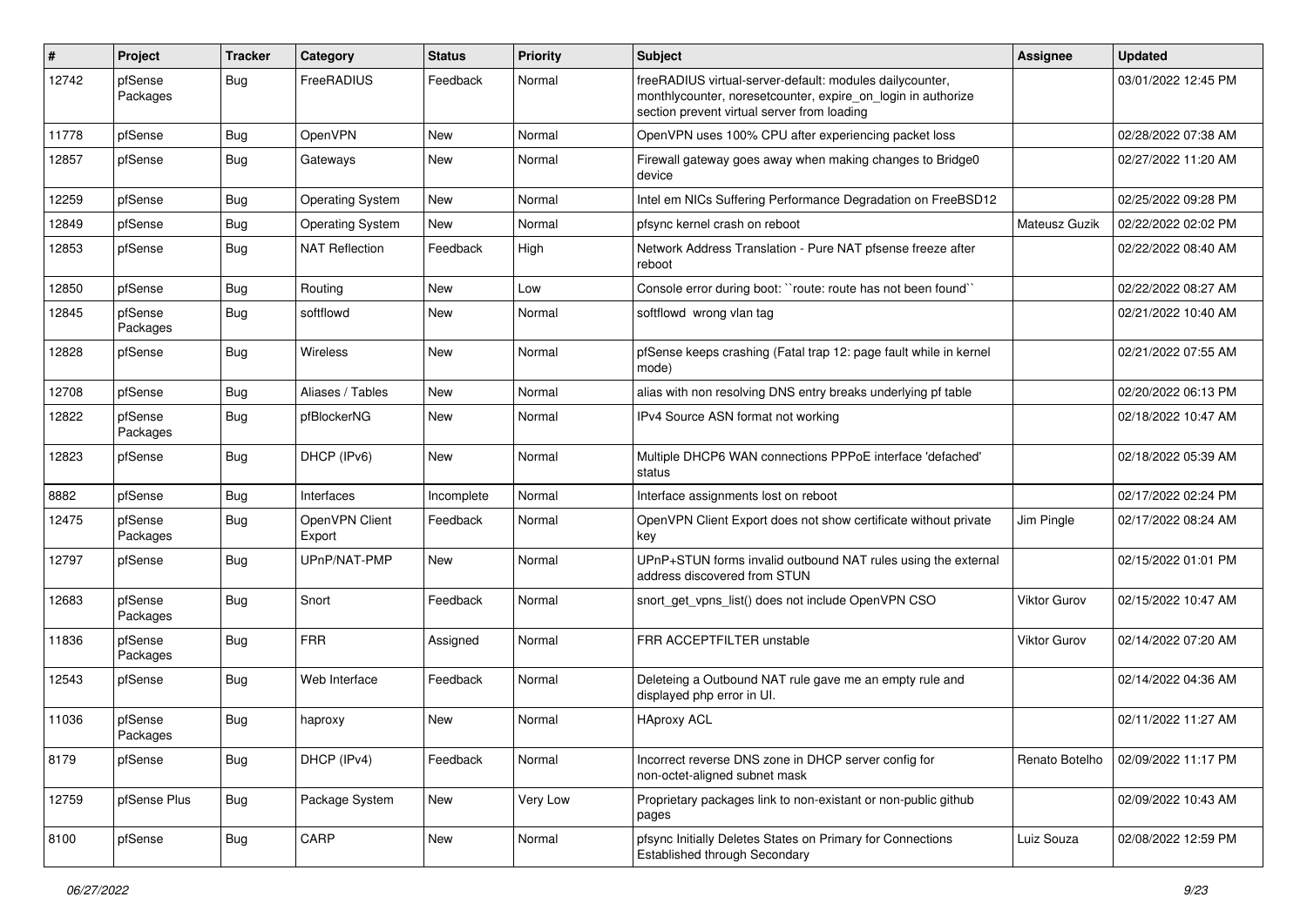| $\vert$ # | Project             | <b>Tracker</b> | Category                        | <b>Status</b>                 | Priority | <b>Subject</b>                                                                                                                                         | <b>Assignee</b>       | <b>Updated</b>      |
|-----------|---------------------|----------------|---------------------------------|-------------------------------|----------|--------------------------------------------------------------------------------------------------------------------------------------------------------|-----------------------|---------------------|
| 6799      | pfSense             | <b>Bug</b>     | Rules / NAT                     | New                           | Normal   | Using NOT (!) with interface subnet macros results unexpected<br>traffic passing when multiple subnets are included in the macro (i.e.<br>VIP subnets) |                       | 02/07/2022 02:18 PM |
| 12767     | pfSense<br>Packages | <b>Bug</b>     | Avahi                           | New                           | Normal   | Package radavahi-daemon does does not exist in current<br>pfSense version and it has been removed``` message on pfSense<br>2.7 restore                 |                       | 02/07/2022 11:28 AM |
| 12762     | pfSense             | Bug            | <b>IPsec</b>                    | New                           | Normal   | IPsec keep alive check ignores Child SA Start Action                                                                                                   | <b>Viktor Gurov</b>   | 02/07/2022 11:21 AM |
| 12764     | pfSense             | Bug            | Gateways                        | New                           | Normal   | VTI gateway status is pending after assigning the VTI interface                                                                                        |                       | 02/07/2022 05:41 AM |
| 12760     | pfSense<br>Packages | Bug            | WireGuard                       | New                           | Normal   | Link-local addresses disallowed on Wireguard interfaces                                                                                                | Christian<br>McDonald | 02/07/2022 03:50 AM |
| 12751     | pfSense<br>Packages | <b>Bug</b>     | <b>FRR</b>                      | <b>New</b>                    | Normal   | Improve FRR route restoration after gateway events                                                                                                     |                       | 02/06/2022 11:07 PM |
| 12258     | pfSense<br>Packages | Bug            | WireGuard                       | Feedback                      | Normal   | Copy key buttons only work in HTTPS mode                                                                                                               |                       | 02/03/2022 04:57 AM |
| 12734     | pfSense             | <b>Bug</b>     | Web Interface                   | Incomplete                    | Low      | Long hostname breaks DHCP leases layout                                                                                                                |                       | 01/31/2022 01:03 PM |
| 12740     | pfSense             | <b>Bug</b>     | FreeBSD                         | Incomplete                    | Normal   | panic: esp input cb: Unexpected address family                                                                                                         |                       | 01/27/2022 01:19 PM |
| 12732     | pfSense<br>Packages | <b>Bug</b>     | squidguard                      | New                           | High     | Squid https filtering squidguard acl target list - erratic behaviour                                                                                   |                       | 01/26/2022 09:11 AM |
| 12730     | pfSense             | <b>Bug</b>     | Captive Portal                  | New                           | Normal   | RADIUS accounting does not work if WAN is down                                                                                                         |                       | 01/26/2022 05:13 AM |
| 12726     | pfSense             | <b>Bug</b>     | Authentication                  | New                           | Normal   | LDAP select container button auto populate                                                                                                             |                       | 01/25/2022 01:48 PM |
| 12705     | pfSense             | <b>Bug</b>     | <b>IPsec</b>                    | Incomplete                    | Normal   | ECDSA certificate does not work for IPSec VPN phase 1                                                                                                  |                       | 01/24/2022 03:22 PM |
| 12720     | pfSense             | Bug            | Rules / NAT                     | <b>Pull Request</b><br>Review | Normal   | Hide the "tag" field on non-floating tabs                                                                                                              | <b>Viktor Gurov</b>   | 01/24/2022 03:11 PM |
| 12715     | pfSense             | <b>Bug</b>     | Authentication                  | <b>New</b>                    | Normal   | Long system startup time when LDAP is configured and<br>unavailable during startup.                                                                    | Christian<br>McDonald | 01/24/2022 05:50 AM |
| 7329      | pfSense             | <b>Bug</b>     | <b>DNS Forwarder</b>            | New                           | Low      | <b>DHCP Not Updating DNS</b>                                                                                                                           |                       | 01/21/2022 09:16 PM |
| 7352      | pfSense             | Bug            | Routing                         | New                           | Normal   | pfSense IPv6 static route is dumped after a WAN flap                                                                                                   |                       | 01/20/2022 09:35 AM |
| 9500      | pfSense<br>Packages | Bug            | haproxy                         | New                           | Normal   | HAproxy does not delete non-applicable action config                                                                                                   |                       | 01/18/2022 06:28 AM |
| 2234      | pfSense             | Bug            | Web Interface                   | Confirmed                     | Low      | Status: Traffic Graph - only shows interface's subnet                                                                                                  |                       | 01/15/2022 08:33 PM |
| 6926      | pfSense             | <b>Bug</b>     | UPnP/NAT-PMP                    | <b>New</b>                    | Normal   | Miniupnp advertising expired IPv6 address                                                                                                              |                       | 01/15/2022 08:29 PM |
| 12607     | pfSense Plus        | Bug            | Hardware / Drivers              | New                           | High     | Instability with Snort Inline with AWS Instances                                                                                                       |                       | 01/10/2022 09:03 PM |
| 1849      | pfSense             | <b>Bug</b>     | <b>Traffic Shaper</b><br>(ALTQ) | New                           | Normal   | Traffic shaper - By Queue view needs to show/use friendly inerface<br>names                                                                            |                       | 01/10/2022 08:10 AM |
| 5253      | pfSense             | Bug            | <b>PPP</b> Interfaces           | New                           | Normal   | 3gstats.php 100% CPU                                                                                                                                   |                       | 01/08/2022 05:02 PM |
| 12260     | pfSense<br>Packages | <b>Bug</b>     | ntop                            | <b>New</b>                    | Normal   | Update popup and version missmatch?                                                                                                                    |                       | 01/08/2022 05:53 AM |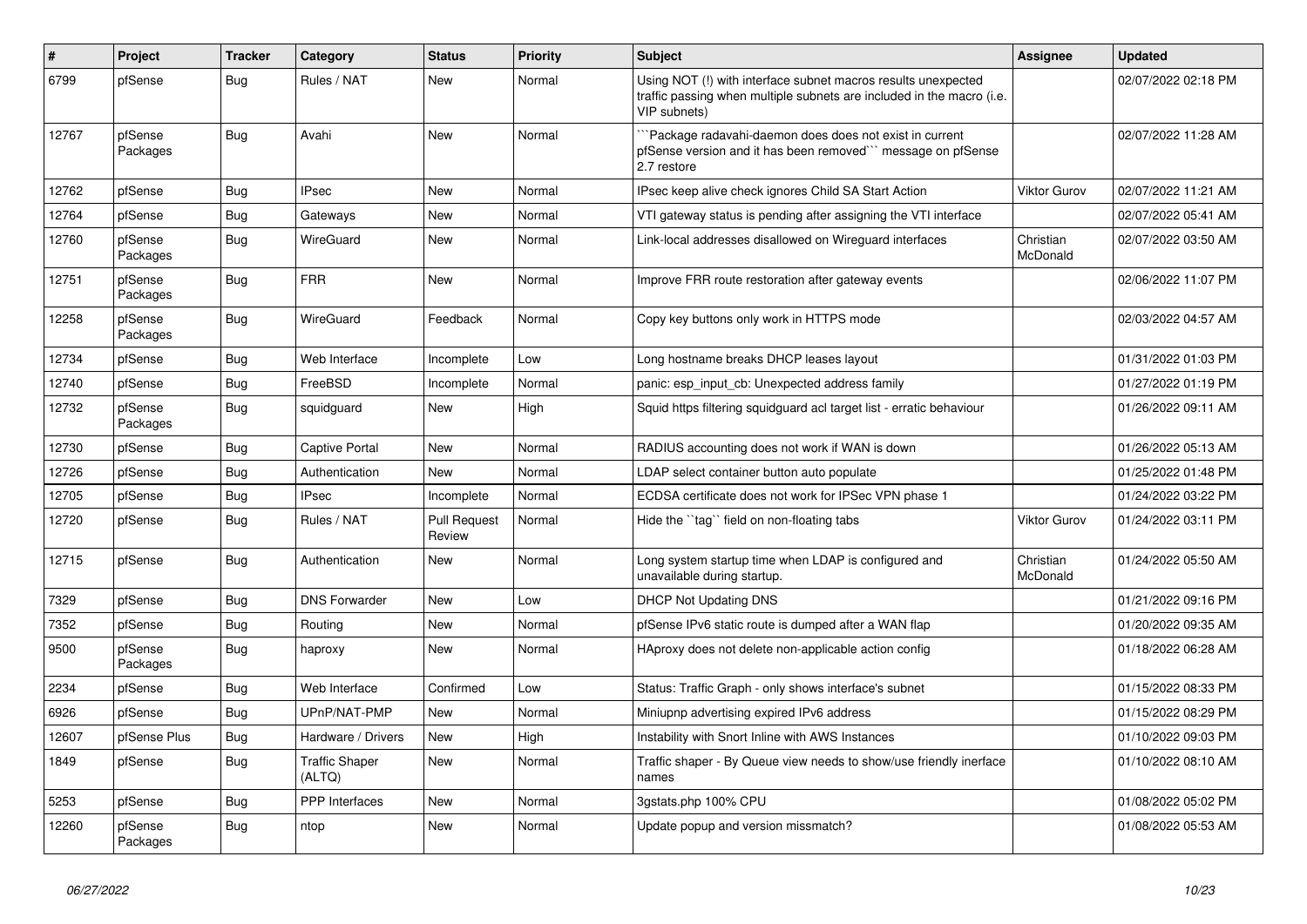| $\pmb{\#}$ | Project             | Tracker    | Category                | <b>Status</b> | <b>Priority</b> | <b>Subject</b>                                                                                                                | <b>Assignee</b>       | <b>Updated</b>      |
|------------|---------------------|------------|-------------------------|---------------|-----------------|-------------------------------------------------------------------------------------------------------------------------------|-----------------------|---------------------|
| 12667      | pfSense<br>Packages | Bug        | WireGuard               | New           | Normal          | Firewall Crashed After Upgrading Wireguard                                                                                    |                       | 01/07/2022 09:18 AM |
| 8516       | pfSense<br>Packages | Bug        | FreeRADIUS              | New           | Normal          | FreeRADIUS requires settings re-saved after pfSense upgrade                                                                   | Jim Pingle            | 12/31/2021 05:58 PM |
| 8113       | pfSense             | <b>Bug</b> | Interfaces              | New           | Normal          | MTU setting on bridge, openypn clients ignored                                                                                |                       | 12/31/2021 05:55 PM |
| 7400       | pfSense             | <b>Bug</b> | <b>Traffic Graphs</b>   | Assigned      | Normal          | Traffic Graphs show bad data on 2.3.3 1                                                                                       | Jared Dillard         | 12/31/2021 05:47 PM |
| 6993       | pfSense             | Bug        | OpenVPN                 | New           | Normal          | OpenVPN status error during CARP state transition                                                                             | James Webb            | 12/31/2021 05:44 PM |
| 7113       | pfSense             | Bug        | Dashboard               | New           | Normal          | Interface name in Traffic Graphs                                                                                              |                       | 12/31/2021 05:40 PM |
| 4345       | pfSense             | Bug        | <b>Operating System</b> | Confirmed     | Normal          | Traffic Shaping doesn't work with Xen netfront driver                                                                         |                       | 12/31/2021 05:30 PM |
| 5629       | pfSense             | <b>Bug</b> | <b>IPsec</b>            | New           | Normal          | Allow for IPsec configuration using certs without a CA                                                                        |                       | 12/31/2021 05:21 PM |
| 12423      | pfSense<br>Packages | Bug        | pfBlockerNG             | Feedback      | Normal          | Dashboard shows "SQLite database missing, Force Reload<br>DNSBL to recover!"                                                  |                       | 12/31/2021 01:06 PM |
| 12655      | pfSense<br>Packages | <b>Bug</b> | Telegraf                | New           | Normal          | telegraf, wireguard plugin failing                                                                                            |                       | 12/30/2021 05:51 PM |
| 12414      | pfSense<br>Packages | Bug        | pfBlockerNG             | Feedback      | Normal          | DNSBL SafeSearch page displays input validation error if DoH /<br>DoT blocking is not enabled                                 |                       | 12/30/2021 02:49 PM |
| 12206      | pfSense<br>Packages | Bug        | <b>NET-SNMP</b>         | Feedback      | Normal          | Certificate Manager page doesn't show Net-SNMP used certificates                                                              | Viktor Gurov          | 12/30/2021 09:40 AM |
| 6289       | pfSense             | Bug        | Interfaces              | New           | Normal          | IPv6 address not given to track6 interfaces on create                                                                         |                       | 12/30/2021 04:17 AM |
| 11872      | pfSense             | Bug        | Interfaces              | New           | Normal          | gif interfaces reporting incorrect traffic counters                                                                           |                       | 12/30/2021 04:00 AM |
| 11759      | pfSense             | Bug        | Dashboard               | New           | Normal          | Traffic graphs on dashboard double upload on pppoe links                                                                      |                       | 12/30/2021 04:00 AM |
| 12648      | pfSense             | Bug        | Captive Portal          | New           | Normal          | Undocumented variables 'listenporthttp' and 'listenporthttps'                                                                 |                       | 12/28/2021 10:44 AM |
| 12070      | pfSense             | Bug        | DHCP (IPv4)             | New           | Low             | <b>VLAN0 for WAN DHCP</b>                                                                                                     |                       | 12/23/2021 04:31 PM |
| 12264      | pfSense<br>Packages | Bug        | Squid                   | Feedback      | Low             | Stray <table> line in squid_monitor.php</table>                                                                               | Viktor Gurov          | 12/23/2021 10:53 AM |
| 11098      | pfSense<br>Packages | Bug        | Backup                  | Feedback      | Normal          | Backup Files and Directories plugin crashes firewall if /root<br>specified as backup location                                 | Viktor Gurov          | 12/23/2021 10:45 AM |
| 8827       | pfSense<br>Packages | Bug        | squidguard              | New           | Normal          | Squidguard: ACL redirect modes 'redirect' and 'err page' send<br>unresolvable URLs to the client.                             | Viktor Gurov          | 12/21/2021 05:49 AM |
| 11960      | pfSense             | Bug        | Gateway Monitoring      | Feedback      | Normal          | Gateway Monitoring Traffic Goes Out Default Gateway                                                                           |                       | 12/20/2021 05:43 AM |
| 7152       | pfSense             | Bug        | <b>DNS Resolver</b>     | New           | Normal          | Unbound / DNS Resolver issue if "Register DHCP static mappings<br>in the DNS Resolver" set before wildcard DNS custom options |                       | 12/18/2021 04:59 PM |
| 5849       | pfSense             | <b>Bug</b> | CARP                    | New           | Normal          | Routing fail on CARP IPsec                                                                                                    |                       | 12/18/2021 04:41 PM |
| 7235       | pfSense             | Bug        | <b>IPsec</b>            | New           | Normal          | 4860 has not got significant IPsec performance rising with enabled<br>HW acceleration                                         | Luiz Souza            | 12/18/2021 04:32 PM |
| 12608      | pfSense<br>Packages | Bug        | WireGuard               | New           | High            | WireGuard tunnels monitored by dpinger causing system to stop<br>routing completely in certain situations                     | Christian<br>McDonald | 12/16/2021 03:14 PM |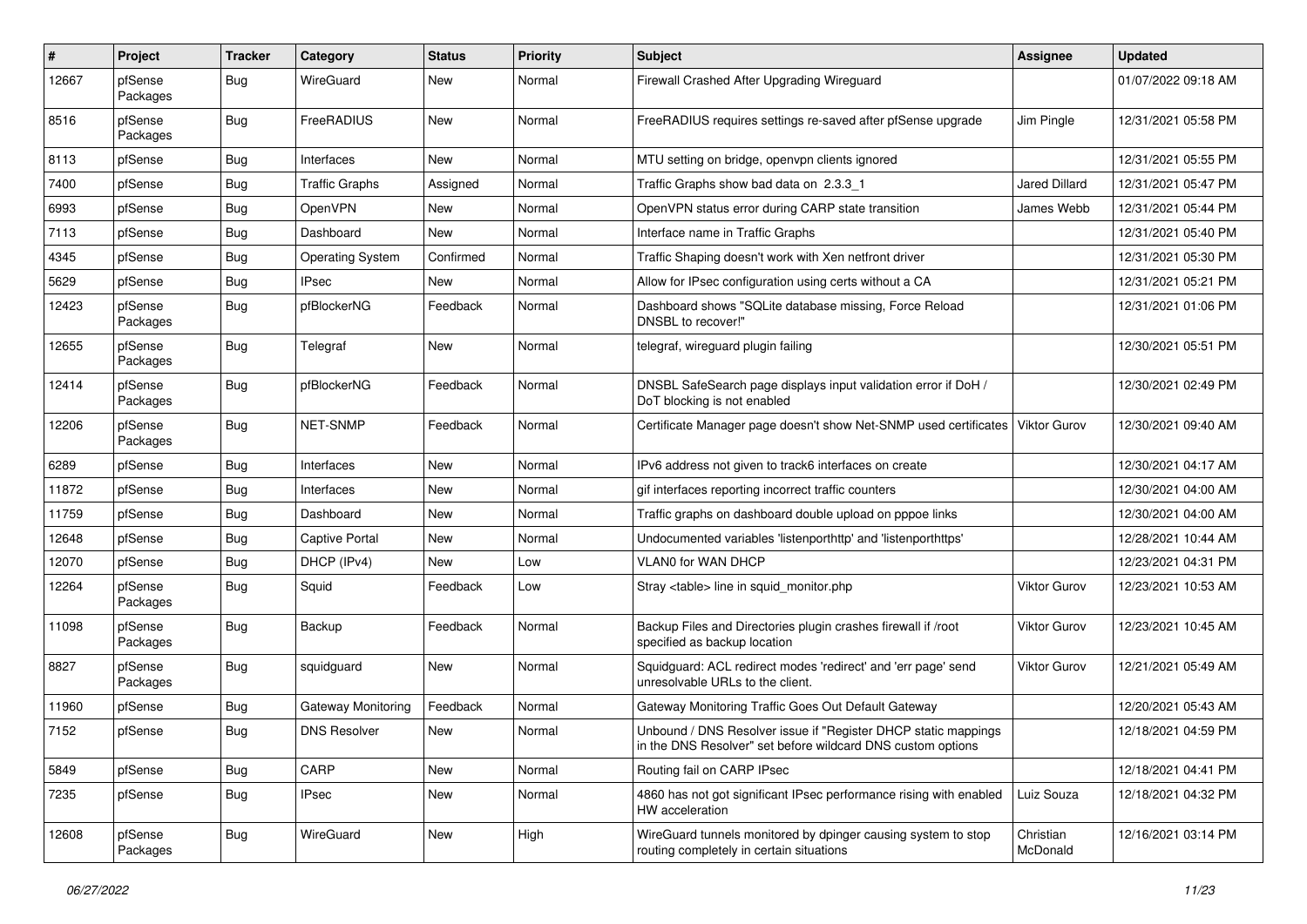| #     | Project             | <b>Tracker</b> | Category                    | <b>Status</b>                 | <b>Priority</b> | <b>Subject</b>                                                                                                         | <b>Assignee</b>     | <b>Updated</b>      |
|-------|---------------------|----------------|-----------------------------|-------------------------------|-----------------|------------------------------------------------------------------------------------------------------------------------|---------------------|---------------------|
| 11054 | pfSense<br>Packages | Bug            | FreeRADIUS                  | Assigned                      | Normal          | Check Client Certificate CN not working as described                                                                   | <b>Viktor Gurov</b> | 12/14/2021 07:22 AM |
| 7387  | pfSense             | Bug            | Dashboard                   | New                           | Low             | New Traffic Graph in dashboard resets inverted view to normal<br>view                                                  | Jared Dillard       | 12/11/2021 08:14 PM |
| 3796  | pfSense             | Bug            | Diagnostics                 | Confirmed                     | Normal          | States summary fails and is very slow with large state tables                                                          |                     | 12/11/2021 08:03 PM |
| 4604  | pfSense             | Bug            | <b>NTPD</b>                 | New                           | Normal          | NTP time server entries may or may not work, depending upon<br>interfaces selected when configuring NTP service        |                     | 12/11/2021 07:59 PM |
| 1738  | pfSense             | Bug            | Backup / Restore            | New                           | Very Low        | Restore fails when username in backup is not matching                                                                  |                     | 12/11/2021 07:51 PM |
| 1667  | pfSense             | Bug            | L2TP                        | New                           | Normal          | L2TP server does not respond properly from a CARP VIP                                                                  |                     | 12/11/2021 07:43 PM |
| 12552 | pfSense             | Bug            | OpenVPN                     | New                           | Normal          | "Pull DNS" option within OpenVPN client does not cause pfSense<br>to use DNS servers assigned by remote OpenVPN server |                     | 12/08/2021 08:45 AM |
| 12563 | pfSense             | Bug            | OpenVPN                     | New                           | Normal          | OpenVPN server doesn't support Framed-IPv6-Address RADIUS<br>attribute                                                 |                     | 12/03/2021 11:19 AM |
| 12547 | pfSense             | Bug            | <b>Operating System</b>     | Feedback                      | Normal          | unsheduled system reboot/crash                                                                                         | Mateusz Guzik       | 12/01/2021 01:20 PM |
| 12506 | pfSense<br>Packages | Bug            | Suricata                    | Feedback                      | Normal          | Only selected instance is restarted on suppress list change                                                            | <b>Viktor Gurov</b> | 12/01/2021 04:43 AM |
| 11182 | pfSense<br>Packages | Bug            | <b>NRPE</b>                 | New                           | Normal          | NRPE in HA syncs the bind IP                                                                                           |                     | 12/01/2021 02:15 AM |
| 12542 | pfSense             | <b>Bug</b>     | <b>Virtual IP Addresses</b> | New                           | Normal          | Cannot assign a same IPv6 Link-Local address to different<br>interfaces                                                |                     | 11/25/2021 01:41 AM |
| 12539 | pfSense             | Bug            | Interfaces                  | <b>New</b>                    | Low             | Changing VLAN ID for LAN interface in assignments silently fails.                                                      |                     | 11/23/2021 04:12 AM |
| 7096  | pfSense             | Bug            | <b>DNS Resolver</b>         | Feedback                      | Normal          | Unbound fails to start on boot if specific network devices are<br>configured in the "Network Interfaces"               |                     | 11/22/2021 08:59 AM |
| 12538 | pfSense<br>Packages | Bug            | PIMD                        | <b>New</b>                    | Normal          | PIMD sub-interface bug                                                                                                 |                     | 11/20/2021 09:44 PM |
| 12249 | pfSense             | Bug            | Backup / Restore            | New                           | Normal          | HAProxy causing failed ACB backups                                                                                     |                     | 11/15/2021 11:58 PM |
| 12519 | pfSense             | Bug            | Authentication              | New                           | Normal          | Fail authentication using special character in password via the<br><b>LDAP</b> connector                               |                     | 11/12/2021 07:39 AM |
| 11525 | pfSense<br>Packages | Bug            | Suricata                    | New                           | Normal          | pfsense 2.5.0 release version for vlan issue to suricata                                                               |                     | 11/11/2021 08:16 AM |
| 12507 | pfSense<br>Packages | Bug            | softflowd                   | <b>Pull Request</b><br>Review | Normal          | Add support for bi-directional flows in softflowd                                                                      |                     | 11/11/2021 03:53 AM |
| 12509 | pfSense             | <b>Bug</b>     | OpenVPN                     | New                           | Normal          | Deffered authentication does not work with auth-gen-token<br>external-auth or pusk "auth-token"                        |                     | 11/08/2021 04:01 AM |
| 12508 | pfSense             | <b>Bug</b>     | <b>DHCP Relay</b>           | New                           | Normal          | DHCP Relay over VPN                                                                                                    |                     | 11/06/2021 11:25 AM |
| 12504 | pfSense             | Bug            | Interfaces                  | New                           | Normal          | BCM57412 NetXtreme-E 10Gb RDMA Ethernet controller issue                                                               |                     | 11/05/2021 04:51 AM |
| 8576  | pfSense             | <b>Bug</b>     | Rules / NAT                 | Feedback                      | Low             | pfSense stops passing traffic after some time when using<br>Outbound NAT pool w/ Sticky Address                        |                     | 10/28/2021 01:47 PM |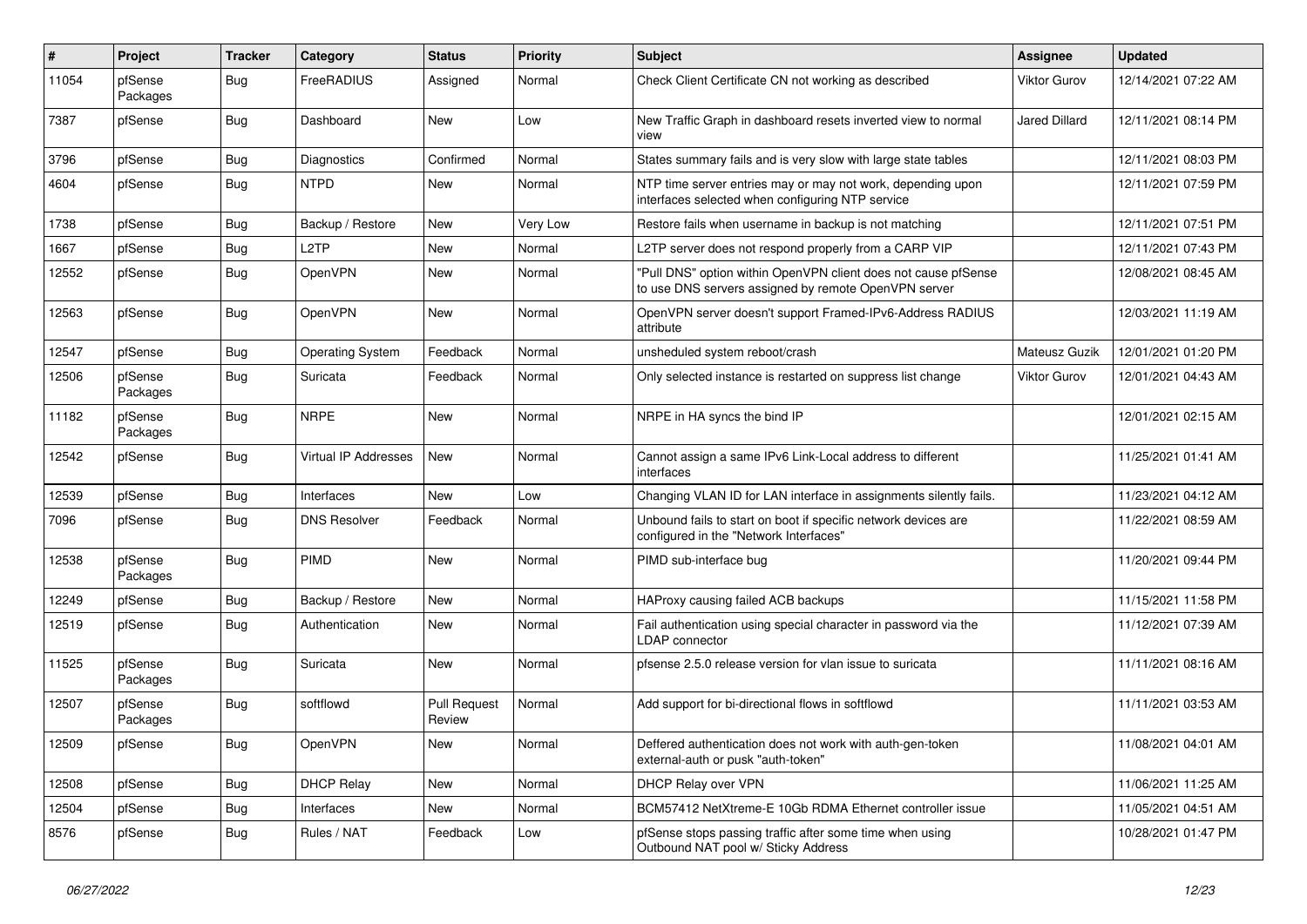| #     | Project             | <b>Tracker</b> | Category                        | <b>Status</b> | Priority | <b>Subject</b>                                                                                                                 | <b>Assignee</b> | <b>Updated</b>      |
|-------|---------------------|----------------|---------------------------------|---------------|----------|--------------------------------------------------------------------------------------------------------------------------------|-----------------|---------------------|
| 8013  | pfSense             | Bug            | <b>IPsec</b>                    | New           | Normal   | IPsec MSS clamping value shared for IPv4 and IPv6                                                                              | Luiz Souza      | 10/28/2021 01:37 PM |
| 11429 | pfSense             | Bug            | Web Interface                   | New           | Normal   | System Log / Settings form activates "Reset Log Files" button on<br>enter                                                      |                 | 10/28/2021 01:35 PM |
| 12357 | pfSense             | <b>Bug</b>     | Captive Portal                  | <b>New</b>    | Normal   | Captive Portal popup Logout button loads full login page in popup<br>when clicked                                              |                 | 10/27/2021 12:10 PM |
| 12483 | pfSense             | <b>Bug</b>     | Configuration<br>Backend        | New           | Normal   | GUI creates inconsistent config.xml                                                                                            |                 | 10/23/2021 06:48 AM |
| 12436 | pfSense             | <b>Bug</b>     | PPPoE Server                    | <b>New</b>    | Normal   | Pppoe server config gui does not allow setting of chap<br>authentication, and sets the network start address for allocation to |                 | 10/21/2021 08:15 AM |
| 9344  | pfSense             | <b>Bug</b>     | Translations                    | <b>New</b>    | Normal   | OpenVPN click NCP Algorithms will always go to DH Parameters<br>website(in Chinese-Taiwan)                                     |                 | 10/21/2021 03:48 AM |
| 12467 | pfSense             | <b>Bug</b>     | <b>Captive Portal</b>           | New           | Normal   | CP error on client disconnect after reboot                                                                                     |                 | 10/17/2021 05:35 AM |
| 11592 | pfSense<br>Packages | <b>Bug</b>     | node exporter                   | New           | Normal   | Node exporter can not read system statistics                                                                                   |                 | 10/15/2021 09:37 PM |
| 12451 | pfSense             | <b>Bug</b>     | Virtual IP Addresses            | <b>New</b>    | Normal   | deleteVIP() does not check RFC2136 Update Source                                                                               |                 | 10/13/2021 10:06 AM |
| 12444 | pfSense<br>Packages | <b>Bug</b>     | ntop                            | New           | Normal   | ntopng throws errors when viewing single host                                                                                  |                 | 10/11/2021 12:39 PM |
| 12126 | pfSense<br>Packages | Bug            | FreeRADIUS                      | <b>New</b>    | Normal   | freeradius3 0.15.7 31                                                                                                          |                 | 10/11/2021 08:21 AM |
| 12101 | pfSense<br>Packages | <b>Bug</b>     | arpwatch                        | Assigned      | Normal   | ArpWatch Suppression Mac for "flip-flop" not suppressing                                                                       | Viktor Gurov    | 10/09/2021 07:19 PM |
| 11430 | pfSense             | <b>Bug</b>     | Interfaces                      | New           | Normal   | PHP console spam after Assigning Interfaces                                                                                    |                 | 10/09/2021 10:37 AM |
| 1620  | pfSense<br>Packages | <b>Bug</b>     | Squid                           | New           | Normal   | Can't use transparent proxy when using bridge.                                                                                 |                 | 10/07/2021 04:19 AM |
| 12188 | pfSense<br>Packages | <b>Bug</b>     | OpenVPN Client<br>Export        | <b>New</b>    | Normal   | client export breaks multi remote configurations                                                                               |                 | 10/02/2021 05:58 PM |
| 12421 | pfSense             | Bug            | Rules / NAT                     | New           | Normal   | IPV6 limiter bug                                                                                                               |                 | 10/02/2021 08:44 AM |
| 12033 | pfSense<br>Packages | <b>Bug</b>     | pfBlockerNG                     | New           | Normal   | maxmindb and _sqlite3 modules not found                                                                                        |                 | 10/01/2021 04:42 AM |
| 12401 | pfSense             | <b>Bug</b>     | <b>Traffic Graphs</b>           | New           | Normal   | Traffic graphs with untagged and tagged VLAN on same interface                                                                 |                 | 09/23/2021 09:18 PM |
| 12393 | pfSense             | <b>Bug</b>     | <b>Traffic Shaper</b><br>(ALTQ) | New           | Low      | Priority of qOthersLow higher than default queues                                                                              |                 | 09/21/2021 02:48 PM |
| 11961 | pfSense<br>Packages | Bug            | <b>FRR</b>                      | Feedback      | Normal   | FRR OSPF add unwanted area 0 authentication to router ospf                                                                     | Viktor Gurov    | 09/16/2021 10:25 PM |
| 12167 | pfSense<br>Packages | Bug            | <b>FRR</b>                      | Feedback      | Normal   | BGP TCP setkey not set if neighbor is in peer group                                                                            | Viktor Gurov    | 09/16/2021 09:38 AM |
| 11135 | pfSense<br>Packages | Bug            | haproxy                         | Feedback      | High     | HAproxy OCSP reponse crontab bug                                                                                               | Viktor Gurov    | 09/10/2021 11:51 AM |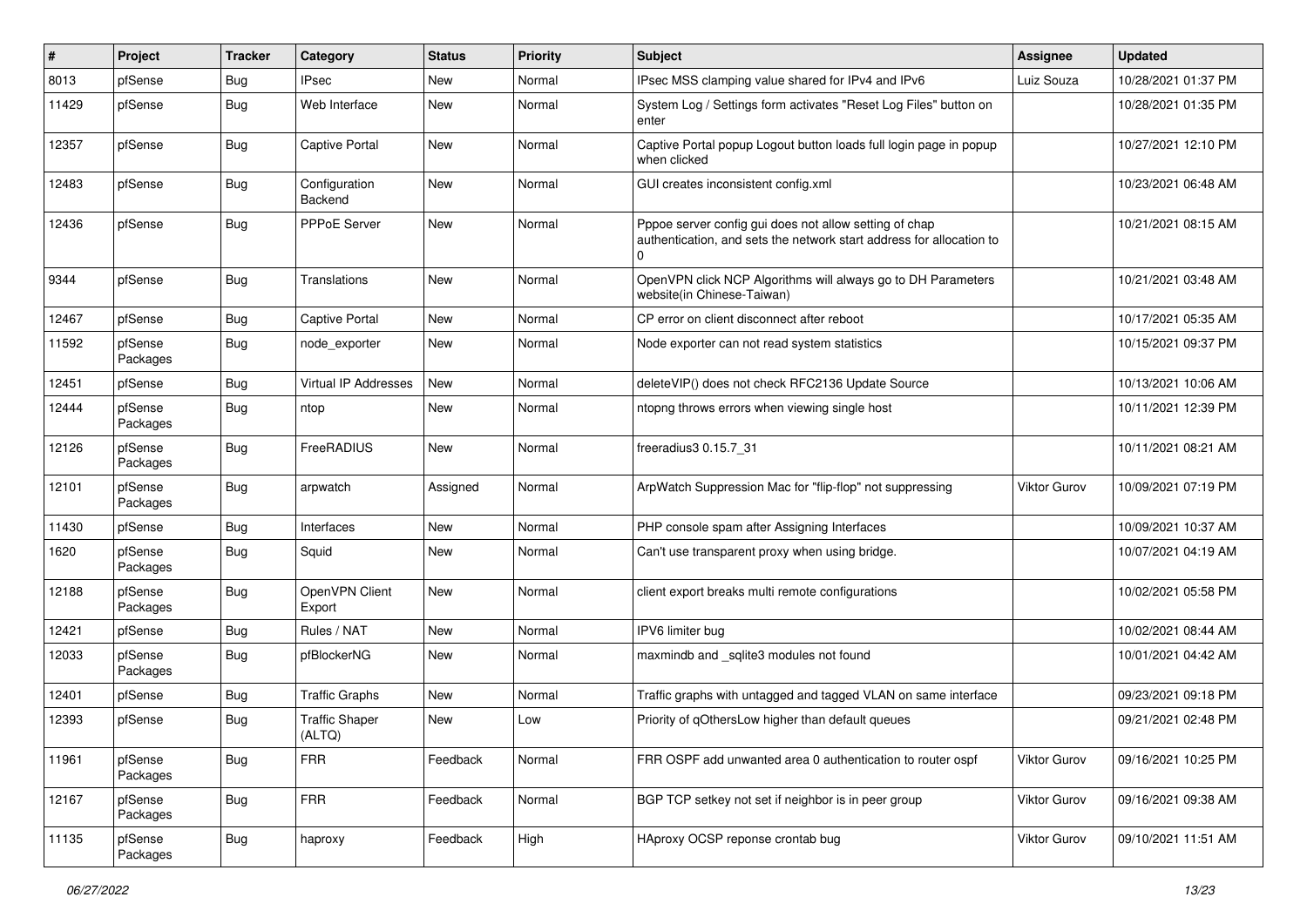| $\vert$ # | <b>Project</b>      | <b>Tracker</b> | Category                | <b>Status</b> | <b>Priority</b> | <b>Subject</b>                                                                                                    | <b>Assignee</b>     | <b>Updated</b>      |
|-----------|---------------------|----------------|-------------------------|---------------|-----------------|-------------------------------------------------------------------------------------------------------------------|---------------------|---------------------|
| 12322     | pfSense<br>Packages | Bug            | Suricata                | Feedback      | Normal          | Suricata creates invalid HOME NET entries                                                                         | <b>Viktor Gurov</b> | 09/10/2021 11:42 AM |
| 12144     | pfSense             | Bug            | <b>Operating System</b> | In Progress   | Normal          | Bug in ``df -t`` filtering if two filesystems use the same mountpoint                                             | Mateusz Guzik       | 09/10/2021 10:07 AM |
| 11268     | pfSense             | Bug            | Web Interface           | New           | Normal          | Cookie named 'id' prevents Edit form fields being set properly                                                    |                     | 09/03/2021 06:16 AM |
| 11742     | pfSense<br>Packages | <b>Bug</b>     | Suricata                | New           | Normal          | Blocking / Unblocking is not working correctly.                                                                   |                     | 09/01/2021 11:08 AM |
| 10693     | pfSense<br>Packages | <b>Bug</b>     | <b>BIND</b>             | <b>New</b>    | Normal          | pfSense Bind Zone Editor UI does not update zone serial number<br>when a change is made                           |                     | 09/01/2021 12:51 AM |
| 6370      | pfSense             | <b>Bug</b>     | <b>IPsec</b>            | Confirmed     | Normal          | IPSEC bound to WAN gateway group and Dynamic DNS doesn't to<br>fail back tunnel to WAN on DDNS update             |                     | 08/31/2021 07:38 AM |
| 4479      | pfSense             | Bug            | <b>Operating System</b> | New           | Normal          | Firewall rules won't match GRE interface after applying IPSEC<br>transport encryption on GRE tunnel               | Luiz Souza          | 08/20/2021 08:46 AM |
| 12286     | pfSense<br>Packages | Bug            | FreeRADIUS              | New           | Normal          | Add support for ntlm auth in LDAP                                                                                 |                     | 08/20/2021 08:27 AM |
| 6964      | pfSense<br>Packages | <b>Bug</b>     | Suricata                | Feedback      | Normal          | Host OS Policy Assignment broken when using "Import" or<br>"Aliases" buttons                                      | Viktor Gurov        | 08/20/2021 07:52 AM |
| 12283     | pfSense             | <b>Bug</b>     | Authentication          | New           | Normal          | LDAP/RADIUS authentication servers configuration does not allow<br>source IP address to be specified              |                     | 08/20/2021 01:15 AM |
| 11619     | pfSense             | Bug            | Upgrade                 | New           | Normal          | Unable to upgrade 2.4.4-p3 to 2.5/21.02-p1                                                                        |                     | 08/15/2021 10:00 AM |
| 10311     | pfSense             | Bug            | OpenVPN                 | New           | Normal          | Too low net.link.ifqmaxlen causes packet drop under load when<br>using OpenVPN inside bridge interface under load |                     | 08/10/2021 03:10 AM |
| 11780     | pfSense<br>Packages | <b>Bug</b>     | Suricata                | New           | Very High       | Suricata package fails to prune suricata.log                                                                      |                     | 08/06/2021 07:18 AM |
| 6624      | pfSense             | <b>Bug</b>     | <b>IPsec</b>            | Confirmed     | Normal          | changes in IPsec config should down the connection                                                                | Jim Pingle          | 08/02/2021 12:08 PM |
| 11847     | pfSense<br>Packages | Bug            | <b>FRR</b>              | Feedback      | Normal          | Filters not applied to PEER Groups                                                                                | <b>Viktor Gurov</b> | 07/30/2021 07:45 PM |
| 12178     | pfSense<br>Packages | <b>Bug</b>     | WireGuard               | New           | Low             | WireGuard always shows 'Configuring WireGuard tunnelsdone.'<br>message on boot                                    |                     | 07/30/2021 06:58 AM |
| 8815      | pfSense             | <b>Bug</b>     | Interfaces              | <b>New</b>    | Normal          | IP addresses are removed from interfaces when link is lost and<br>either IPv4 or IPv6 is dynamic                  | Luiz Souza          | 07/21/2021 07:49 AM |
| 11980     | pfSense<br>Packages | Bug            | FreeRADIUS              | Feedback      | Normal          | EAP does not work with SQL backend                                                                                |                     | 07/21/2021 07:24 AM |
| 12036     | pfSense<br>Packages | Bug            | Zabbix                  | Feedback      | Normal          | Certificate Manager page do not show Zabbix used certificates                                                     | <b>Viktor Gurov</b> | 07/15/2021 11:46 AM |
| 12130     | pfSense<br>Packages | Bug            | Zeek                    | New           | Normal          | Zeek fails to start                                                                                               |                     | 07/15/2021 02:00 AM |
| 11681     | pfSense<br>Packages | <b>Bug</b>     | <b>FRR</b>              | Feedback      | Normal          | FRR generates invalid BFD configuration after removing interfaces                                                 | <b>Viktor Gurov</b> | 07/14/2021 04:40 PM |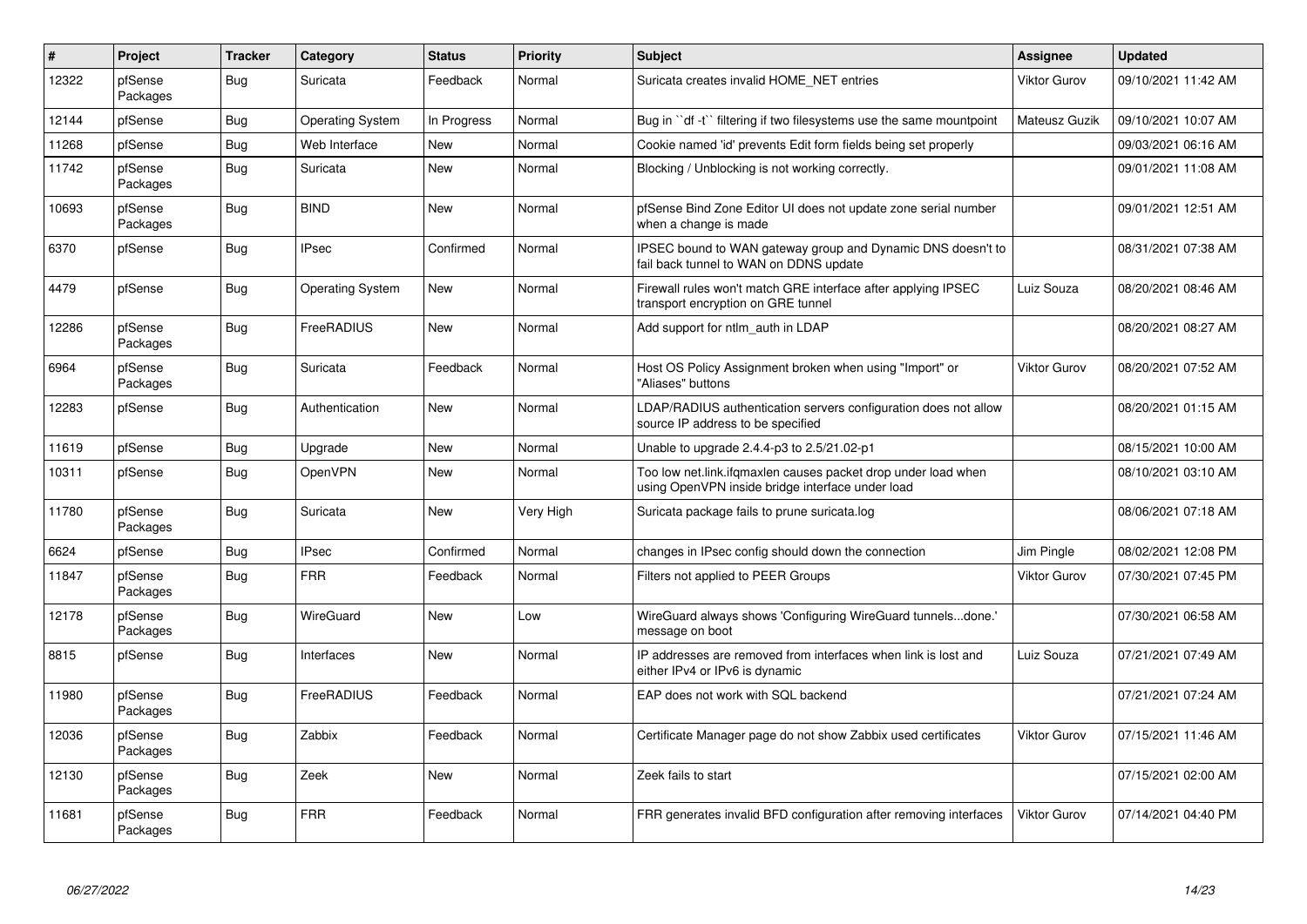| $\pmb{\#}$ | Project             | Tracker    | Category                    | <b>Status</b> | <b>Priority</b> | Subject                                                                           | <b>Assignee</b> | <b>Updated</b>      |
|------------|---------------------|------------|-----------------------------|---------------|-----------------|-----------------------------------------------------------------------------------|-----------------|---------------------|
| 11746      | pfSense<br>Packages | Bug        | FreeRADIUS                  | Feedback      | Normal          | Second LDAP server configuration misses the ipaNThash control<br>attribute        | Viktor Gurov    | 07/14/2021 01:44 PM |
| 11756      | pfSense<br>Packages | Bug        | haproxy                     | Feedback      | Normal          | HaProxy does not transfer backend states during reload                            | Viktor Gurov    | 07/14/2021 01:21 PM |
| 11515      | pfSense<br>Packages | <b>Bug</b> | node_exporter               | Feedback      | Normal          | node exporter 0.18.1 1 - Unable to interact or start the service<br>from web ui   | Viktor Gurov    | 07/14/2021 12:37 PM |
| 11997      | pfSense<br>Packages | <b>Bug</b> | <b>IPsec Profile Wizard</b> | New           | Normal          | Add Support for Android Strongswan Profiles in the Profile Wizard                 | Jim Pingle      | 07/10/2021 07:51 PM |
| 12122      | pfSense             | Bug        | Web Interface               | New           | Normal          | Perform greedy actions asychronously                                              |                 | 07/10/2021 01:10 PM |
| 6362       | pfSense             | <b>Bug</b> | DHCP (IPv4)                 | Confirmed     | Normal          | DHCP Client ID not used                                                           |                 | 07/09/2021 06:30 AM |
| 11610      | pfSense<br>Packages | Bug        | NET-SNMP                    | New           | Normal          | NET-SNMP is not setting the correct permissions on AgentX                         |                 | 06/28/2021 07:54 AM |
| 12084      | pfSense<br>Packages | <b>Bug</b> | <b>FRR</b>                  | New           | Normal          | libfrr.so.0 error on SG-1100                                                      |                 | 06/26/2021 08:22 AM |
| 9895       | pfSense<br>Packages | Bug        | Snort                       | New           | Normal          | snort reinstallation failed                                                       |                 | 06/23/2021 08:01 AM |
| 11937      | pfSense<br>Packages | Bug        | haproxy                     | Feedback      | Normal          | HAproxy "Use Client-IP" option breaks Captive Portal                              | Viktor Gurov    | 06/22/2021 08:48 AM |
| 11491      | pfSense<br>Packages | <b>Bug</b> | haproxy                     | Feedback      | Normal          | haproxy-devel v0.62_2 - startup error 'httpchk'                                   | Viktor Gurov    | 06/22/2021 08:46 AM |
| 12067      | pfSense             | <b>Bug</b> | DHCP (IPv4)                 | <b>New</b>    | Very Low        | <b>DHCP Monitoring Statistics Error</b>                                           |                 | 06/21/2021 08:39 AM |
| 6055       | pfSense             | Bug        | Package System              | Confirmed     | Low             | Menu items may remain from packages no longer installed                           |                 | 06/18/2021 08:46 PM |
| 12056      | pfSense             | <b>Bug</b> | Logging                     | New           | Normal          | Filterlog says "Unknown Option %u"                                                |                 | 06/18/2021 05:51 AM |
| 12013      | pfSense             | <b>Bug</b> | Logging                     | New           | Low             | Reading log data is inefficient in certain cases                                  |                 | 06/08/2021 07:35 AM |
| 12009      | pfSense<br>Packages | Bug        | Zabbix                      | New           | Normal          | Zabbix Agent starts twice by /etc/rc.start packages                               |                 | 06/08/2021 01:35 AM |
| 11992      | pfSense             | <b>Bug</b> | <b>Virtual IP Addresses</b> | Confirmed     | High            | GRE Tunnel - Does not work with a virtual IP as endpoint                          |                 | 06/04/2021 01:16 AM |
| 7779       | pfSense             | Bug        | OpenVPN                     | New           | Normal          | Traffic crossing a site-to-site OpenVPN tunnel fails to fragment.                 |                 | 06/02/2021 08:26 AM |
| 11953      | pfSense             | Bug        | <b>IGMP Proxy</b>           | New           | Normal          | XG-1541 crashes when igmpproxy is enabled and network<br>interfaces status change |                 | 05/24/2021 04:55 PM |
| 11936      | pfSense<br>Packages | <b>Bug</b> | <b>FRR</b>                  | Incomplete    | High            | FRR does not connect BGP when using password                                      |                 | 05/19/2021 08:12 AM |
| 11925      | pfSense             | Bug        | OpenVPN                     | New           | Normal          | Calling-Station-Id always set to WAN IP                                           |                 | 05/14/2021 09:27 AM |
| 11802      | pfSense<br>Packages | <b>Bug</b> | FreeRADIUS                  | New           | Normal          | FreeRADIUS sync                                                                   |                 | 05/10/2021 04:18 AM |
| 10671      | pfSense             | Bug        | <b>Operating System</b>     | New           | Normal          | pfsense 2.4.5_1 does not boot on Gen2 2012R2 HyperV VM                            |                 | 05/09/2021 06:39 AM |
| 11898      | pfSense<br>Packages | <b>Bug</b> | apcupsd                     | New           | Normal          | PHP error from apcupsd dashboard widget                                           |                 | 05/07/2021 09:12 AM |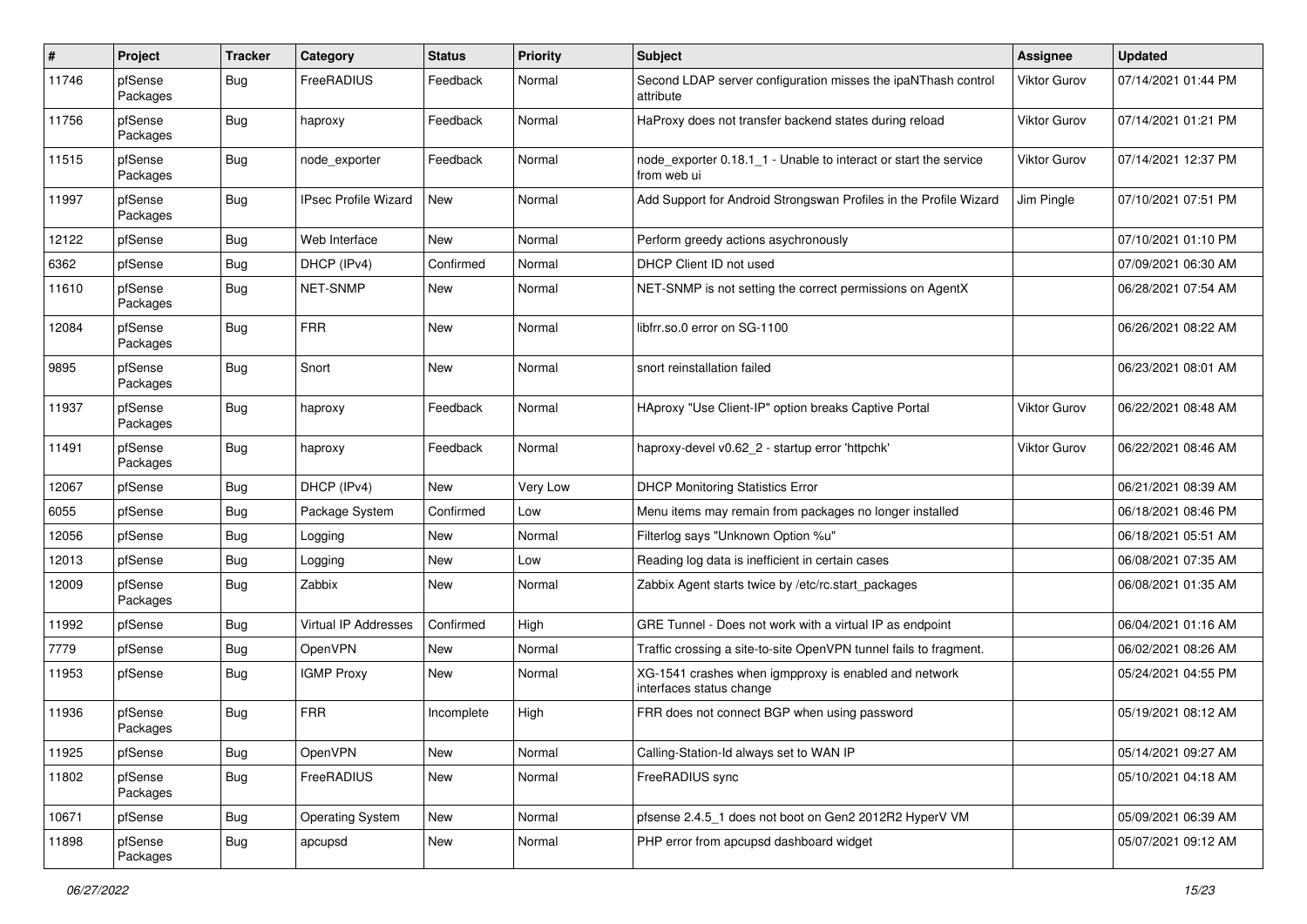| #     | Project             | <b>Tracker</b> | Category                                        | <b>Status</b> | <b>Priority</b> | <b>Subject</b>                                                                                           | <b>Assignee</b> | <b>Updated</b>      |
|-------|---------------------|----------------|-------------------------------------------------|---------------|-----------------|----------------------------------------------------------------------------------------------------------|-----------------|---------------------|
| 11763 | pfSense<br>Packages | Bug            | Status Monitoring                               | New           | Normal          | Traffic graphs refresh issue                                                                             |                 | 05/03/2021 09:44 AM |
| 11848 | pfSense<br>Packages | Bug            | Squid                                           | New           | Normal          | Issue with squid cache download speed                                                                    |                 | 04/23/2021 09:30 PM |
| 11841 | pfSense<br>Packages | <b>Bug</b>     | <b>FRR</b>                                      | <b>New</b>    | Normal          | FRR access lists default bahavior changed to permit by default                                           |                 | 04/22/2021 09:52 AM |
| 11835 | pfSense<br>Packages | Bug            | <b>FRR</b>                                      | <b>New</b>    | Normal          | FRR OSPF redistributed connected routes disappearing                                                     |                 | 04/22/2021 07:11 AM |
| 8831  | pfSense             | Bug            | IPv6 Router<br><b>Advertisements</b><br>(RADVD) | <b>New</b>    | Very High       | Radvd causes latency spikes                                                                              |                 | 04/19/2021 04:51 AM |
| 11786 | pfSense             | Bug            | Services                                        | New           | Normal          | SSH incomplete setup and startup fail while recovering XML<br>backup in a fresh install of pfSense 2.5.0 |                 | 04/17/2021 01:36 PM |
| 11797 | pfSense<br>Packages | Bug            | <b>Status Traffic Totals</b>                    | <b>New</b>    | Normal          | Traffic Totals lost upon reboot when using a ramdisk for /var and<br>/tmp                                | John Cornwell   | 04/10/2021 06:27 PM |
| 11777 | pfSense<br>Packages | <b>Bug</b>     | Unbound                                         | <b>New</b>    | Very Low        | Input validation prevents DNS Resolver from being disabled                                               |                 | 04/05/2021 05:51 PM |
| 11770 | pfSense Plus        | Bug            | Hardware / Drivers                              | New           | Normal          | Pantech UML295 USB Modem No Longer Functional                                                            |                 | 04/01/2021 11:28 AM |
| 11761 | pfSense             | Bug            | L2TP                                            | New           | Normal          | L2TP/IPsec VPN : PPP LCP negotiation occurs before user<br>authentication                                |                 | 03/31/2021 04:52 AM |
| 11731 | pfSense             | Bug            | Hardware / Drivers                              | <b>New</b>    | Normal          | Missing support for Realtek USB NICs                                                                     |                 | 03/30/2021 04:32 AM |
| 11724 | pfSense             | Bug            | Package System                                  | New           | Normal          | Packages unexpectedly removed when changing update branches                                              |                 | 03/29/2021 08:09 AM |
| 11730 | pfSense             | Bug            | Web Interface                                   | New           | Normal          | Improve visibility of option selections in dark themes                                                   |                 | 03/25/2021 09:38 PM |
| 11717 | pfSense             | Bug            | Rules / NAT                                     | <b>New</b>    | Normal          | Incorrect port forwarding rules if Destination port alias is not equal<br>to Redirect target port alias  |                 | 03/22/2021 06:06 AM |
| 11149 | pfSense             | Bug            | <b>DHCP Relay</b>                               | New           | Normal          | DHCP relay won't start with DHCP server behind gateway                                                   |                 | 03/22/2021 05:13 AM |
| 11715 | pfSense             | Bug            | OpenVPN                                         | New           | Normal          | OpenVPN MTU                                                                                              |                 | 03/22/2021 01:35 AM |
| 11556 | pfSense             | Bug            | Rules / NAT                                     | New           | Normal          | Kill all states associated with a NAT address                                                            |                 | 03/19/2021 10:29 AM |
| 11204 | pfSense<br>Packages | Bug            | <b>NET-SNMP</b>                                 | Feedback      | Normal          | Fix net-snmp logging to syslog                                                                           | Jim Pingle      | 03/19/2021 05:10 AM |
| 10990 | pfSense<br>Packages | Bug            | <b>NET-SNMP</b>                                 | Feedback      | Normal          | net-snmp IPv6 listen address needs to be wrapped in square<br>brackets                                   |                 | 03/19/2021 05:09 AM |
| 11657 | pfSense             | <b>Bug</b>     | Interfaces                                      | New           | Normal          | netmap_ring_reinit error                                                                                 |                 | 03/18/2021 10:32 PM |
| 11352 | pfSense             | <b>Bug</b>     | FreeBSD                                         | New           | Low             | CTF types > 2^15 in the pfSense kernel config results in DTrace<br>failing                               | Scott Long      | 03/17/2021 02:52 AM |
| 11666 | pfSense             | <b>Bug</b>     | Logging                                         | New           | Normal          | GUI Firewall log search not parsing filter.log beyond hard coded<br>limit                                |                 | 03/12/2021 11:38 AM |
| 11650 | pfSense<br>Packages | <b>Bug</b>     | <b>FRR</b>                                      | New           | Very Low        | FRR configuration broken on restore of manually edited FRR config<br>sections                            |                 | 03/10/2021 08:50 AM |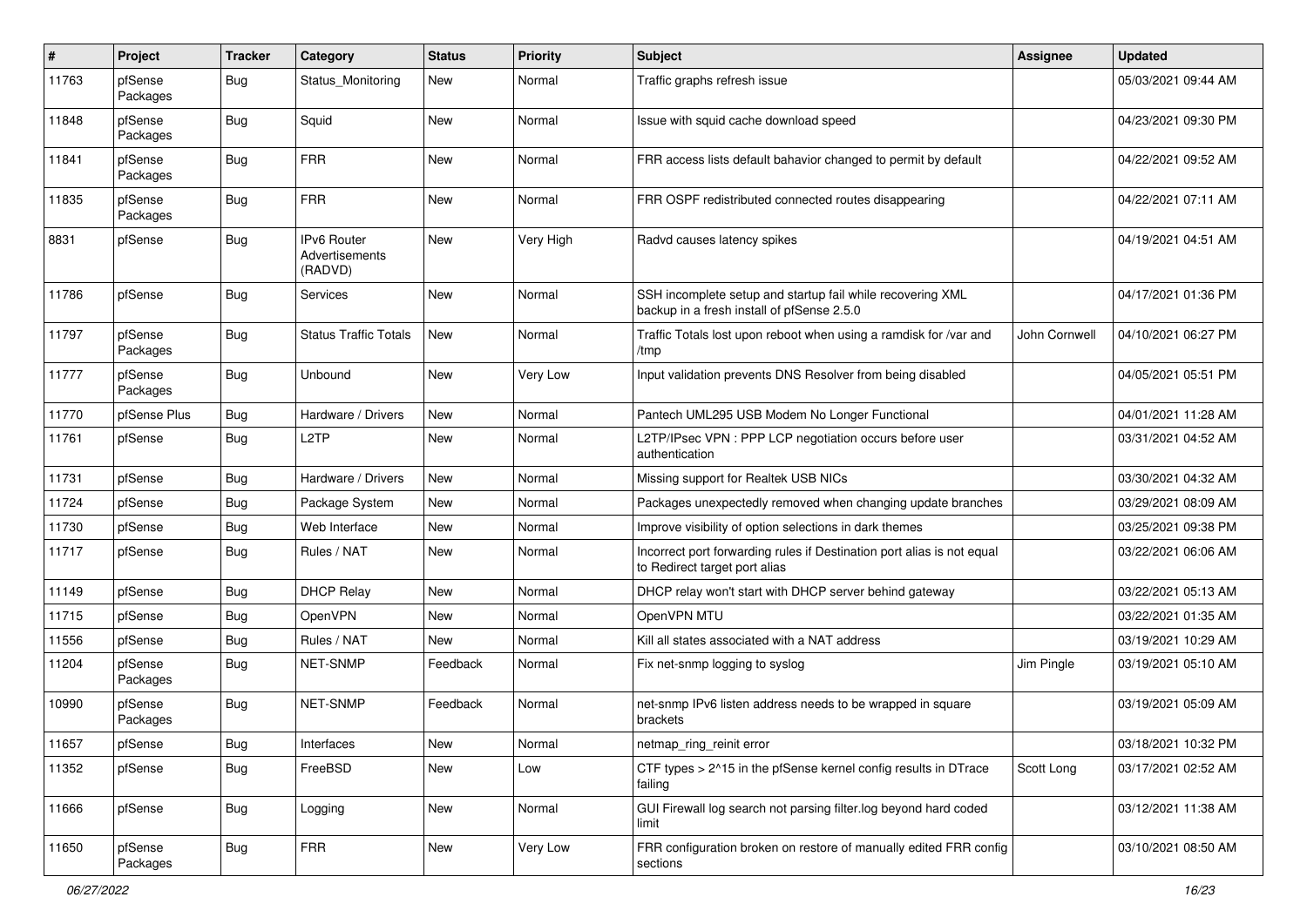| $\sharp$ | Project             | <b>Tracker</b> | Category                     | <b>Status</b>                 | <b>Priority</b> | <b>Subject</b>                                                                                                                                                                                  | <b>Assignee</b>      | <b>Updated</b>      |
|----------|---------------------|----------------|------------------------------|-------------------------------|-----------------|-------------------------------------------------------------------------------------------------------------------------------------------------------------------------------------------------|----------------------|---------------------|
| 11377    | pfSense<br>Packages | Bug            | <b>FRR</b>                   | <b>Pull Request</b><br>Review | Normal          | <b>FRR</b> deinstall                                                                                                                                                                            |                      | 03/10/2021 08:21 AM |
| 11641    | pfSense             | <b>Bug</b>     | Interfaces                   | New                           | Normal          | On xn based interfaces without the VLANMTU flag the first VLAN<br>tag defined does not follow the parent interface MTU settings. All<br>subsequent VLAN tags follow the parent interface's MTU. |                      | 03/09/2021 06:42 PM |
| 10708    | pfSense             | <b>Bug</b>     | Upgrade                      | New                           | Normal          | ZFS bootpool boot symlink issue                                                                                                                                                                 | Luiz Souza           | 03/08/2021 07:03 AM |
| 11541    | pfSense             | Bug            | OpenVPN                      | New                           | Normal          | OpenVPN status does not work properly when set to TCP and<br>Concurrent Connections = 1                                                                                                         |                      | 03/02/2021 02:27 PM |
| 10608    | pfSense<br>Packages | Bug            | Squid                        | Feedback                      | Normal          | Update squid port to 4.11-p2                                                                                                                                                                    |                      | 03/02/2021 04:00 AM |
| 10429    | pfSense<br>Packages | <b>Bug</b>     | <b>Status Traffic Totals</b> | <b>New</b>                    | Normal          | Status Traffic Total broken 2.4.5                                                                                                                                                               | <b>Jared Dillard</b> | 02/27/2021 07:55 PM |
| 11548    | pfSense             | Bug            | Rules / NAT                  | New                           | Normal          | "rule expands to no valid combination" error from port forward<br>automatic rule mixing IPv4 and IPv6 elements                                                                                  |                      | 02/27/2021 03:18 PM |
| 11566    | pfSense             | Bug            | Web Interface                | New                           | Low             | Firewall Maximum Table Entries "default size" is whatever is<br>entered                                                                                                                         |                      | 02/27/2021 10:01 AM |
| 11563    | pfSense<br>Packages | Bug            | <b>BIND</b>                  | New                           | High            | BIND GUI writes TXT records > 255 characters                                                                                                                                                    |                      | 02/27/2021 07:11 AM |
| 11477    | pfSense<br>Packages | Bug            | <b>FRR</b>                   | Feedback                      | Normal          | FRR does not recognize some BFD options                                                                                                                                                         | Viktor Gurov         | 02/26/2021 10:52 PM |
| 11375    | pfSense<br>Packages | Bug            | apcupsd                      | New                           | Normal          | UPS Type <blank> for USB APC</blank>                                                                                                                                                            |                      | 02/26/2021 11:10 AM |
| 10624    | pfSense             | Bug            | <b>DNS Resolver</b>          | <b>New</b>                    | Normal          | Unbound configuration memory leak with python module $+$ register<br>DHCP leases active                                                                                                         |                      | 02/26/2021 10:27 AM |
| 11522    | pfSense<br>Packages | Bug            | Zabbix                       | New                           | Normal          | fping6 error                                                                                                                                                                                    |                      | 02/24/2021 07:13 AM |
| 11503    | pfSense             | Bug            | OpenVPN                      | <b>New</b>                    | Normal          | Using multiple authentication backends on an OpenVPN server<br>fails                                                                                                                            |                      | 02/23/2021 12:23 PM |
| 11509    | pfSense<br>Packages | Bug            | LCDProc                      | New                           | Low             | LCD package - not starting at boot - stop and start in Status<br>Window not possible                                                                                                            |                      | 02/23/2021 10:55 AM |
| 11490    | pfSense<br>Packages | Bug            | Service Watchdog             | New                           | Very Low        | Service Watchdog - Impacts Reboots and Package Updates                                                                                                                                          |                      | 02/22/2021 12:07 PM |
| 10959    | pfSense             | <b>Bug</b>     | <b>Traffic Graphs</b>        | Feedback                      | Low             | Traffic graph stopped on interface used via netmap                                                                                                                                              |                      | 02/22/2021 02:57 AM |
| 11493    | pfSense<br>Packages | <b>Bug</b>     | Zabbix                       | New                           | Very Low        | After upgrade zabbix proxy wont start                                                                                                                                                           |                      | 02/21/2021 05:31 AM |
| 11479    | pfSense<br>Packages | Bug            | snmptt                       | New                           | Normal          | snmptt 1.4.2 does not work in daemon mode                                                                                                                                                       |                      | 02/20/2021 04:37 PM |
| 11473    | pfSense             | <b>Bug</b>     | Web Interface                | New                           | Normal          | System Activity shows invalid data on SG-3100                                                                                                                                                   |                      | 02/19/2021 08:12 PM |
| 11404    | pfSense<br>Packages | <b>Bug</b>     | <b>FRR</b>                   | Feedback                      | Normal          | Incorrect prefix/access lists migration on update                                                                                                                                               | Viktor Gurov         | 02/18/2021 09:49 AM |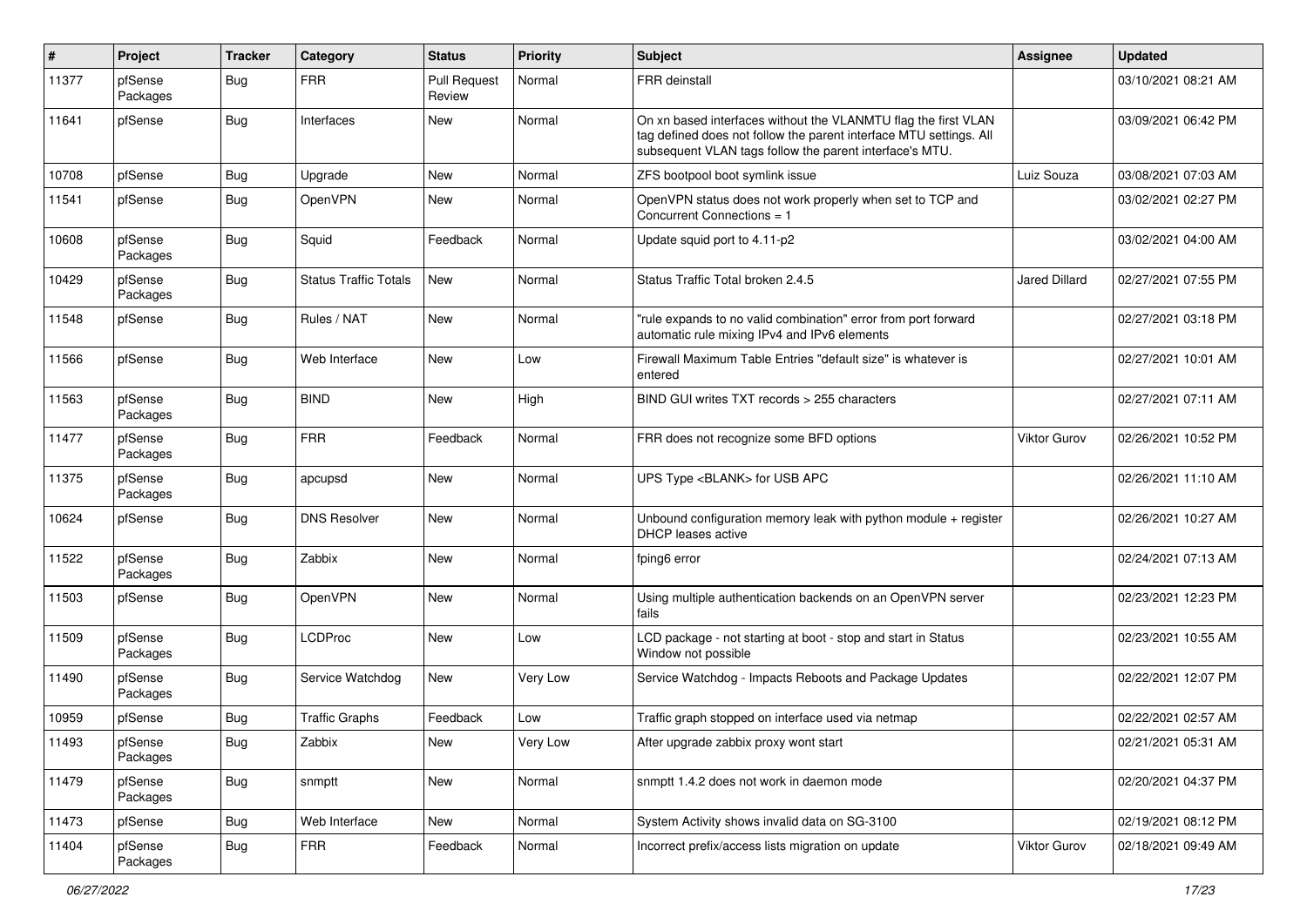| $\vert$ # | Project             | <b>Tracker</b> | Category                            | <b>Status</b> | <b>Priority</b> | <b>Subject</b>                                                                                                         | <b>Assignee</b>      | <b>Updated</b>      |
|-----------|---------------------|----------------|-------------------------------------|---------------|-----------------|------------------------------------------------------------------------------------------------------------------------|----------------------|---------------------|
| 11418     | pfSense             | Bug            | <b>IPsec</b>                        | New           | Very Low        | 'NAT-T: Force' is broken for IPv6 IPsec                                                                                |                      | 02/16/2021 08:25 AM |
| 11414     | pfSense<br>Packages | Bug            | pfBlockerNG                         | New           | Normal          | Enabling feed "Public_DNS4_all" breaks some Google services                                                            |                      | 02/13/2021 02:46 AM |
| 11412     | pfSense             | Bug            | Interfaces                          | New           | Normal          | LLDPD Package Doesn't Work with Switchports                                                                            |                      | 02/12/2021 08:12 PM |
| 8686      | pfSense             | <b>Bug</b>     | <b>IPsec</b>                        | New           | Normal          | IPsec VTI: Assigned interface firewall rules are never parsed                                                          |                      | 02/10/2021 12:15 PM |
| 11388     | pfSense<br>Packages | <b>Bug</b>     | FreeRADIUS                          | Feedback      | Normal          | Captive Portal authentication error with MySQL backend                                                                 | Viktor Gurov         | 02/10/2021 08:54 AM |
| 11184     | pfSense             | <b>Bug</b>     | FreeBSD                             | <b>New</b>    | Normal          | PF: State policy cannot be configurable                                                                                |                      | 02/09/2021 02:43 AM |
| 11345     | pfSense<br>Packages | Bug            | <b>FRR</b>                          | Feedback      | Normal          | FRR-OSPF - No "prefix-list" possible                                                                                   | Jim Pingle           | 02/04/2021 11:03 PM |
| 11363     | pfSense             | <b>Bug</b>     | Installer                           | New           | Normal          | Clean Install 2.5.0 fails due to hardware incompability                                                                |                      | 02/04/2021 11:06 AM |
| 7389      | pfSense             | Bug            | <b>Traffic Shaper</b><br>(Limiters) | In Progress   | Normal          | Limiter does not work with transparent proxy                                                                           | Luiz Souza           | 02/01/2021 03:31 PM |
| 8611      | pfSense             | Bug            | Interfaces                          | In Progress   | Normal          | unable to receive IPv6 RA's on SG-1000, default route lost                                                             | Luiz Souza           | 02/01/2021 03:31 PM |
| 10892     | pfSense             | Bug            | Rules / NAT                         | New           | Low             | Large number of VLAN/LANs make floating rules are to read                                                              | <b>Jared Dillard</b> | 02/01/2021 03:29 PM |
| 11331     | pfSense<br>Packages | <b>Bug</b>     | FreeRADIUS                          | Feedback      | Normal          | FreeRADIUS latest package upgrade broke Plain Mac<br>Authentication                                                    | <b>Viktor Gurov</b>  | 01/30/2021 10:08 AM |
| 11335     | pfSense             | Bug            | Interfaces                          | New           | Normal          | Spoofing the MAC on a LAGG interface does not work for some<br>NIC types.                                              |                      | 01/29/2021 09:10 AM |
| 4088      | pfSense<br>Packages | Bug            | squidguard                          | Feedback      | Normal          | Buggy squidgurd config file is created                                                                                 | <b>Viktor Gurov</b>  | 01/28/2021 10:01 AM |
| 11274     | pfSense<br>Packages | <b>Bug</b>     | ntop                                | Feedback      | Normal          | ntopng https web server does not present full certificate chain                                                        | Viktor Gurov         | 01/28/2021 09:51 AM |
| 11261     | pfSense<br>Packages | <b>Bug</b>     | pfBlockerNG                         | New           | Normal          | pfBlockerNG ASN numbers in IPv4 (/IPv6) Custom_List generate<br>error(s) "Invalid numeric literal at line 1, column 7" |                      | 01/28/2021 08:34 AM |
| 2042      | pfSense             | Bug            | <b>NAT Reflection</b>               | Confirmed     | Low             | NAT reflection doesn't apply to self-initiated traffic                                                                 |                      | 01/21/2021 10:38 PM |
| 11232     | pfSense             | <b>Bug</b>     | <b>Operating System</b>             | New           | Normal          | Fix pfSense_fsync                                                                                                      |                      | 01/08/2021 08:53 AM |
| 11180     | pfSense<br>Packages | <b>Bug</b>     | Filer                               | Feedback      | Normal          | Filer run action for files on sync that wan't been modified                                                            | Viktor Gurov         | 01/08/2021 07:27 AM |
| 11235     | pfSense<br>Packages | <b>Bug</b>     | Filer                               | <b>New</b>    | Normal          | Filer run script when "state" unchanged                                                                                |                      | 01/08/2021 07:24 AM |
| 11192     | pfSense             | Bug            | <b>Traffic Shaper</b><br>(Limiters) | Feedback      | Normal          | Using Limiters causes out of order packets within one TCP or UDP<br>flow                                               |                      | 01/06/2021 12:09 AM |
| 11203     | pfSense             | Bug            | Certificates                        | New           | Normal          | certificate manager very slow                                                                                          |                      | 12/31/2020 11:57 AM |
| 10935     | pfSense<br>Packages | <b>Bug</b>     | <b>FRR</b>                          | New           | Normal          | FRR 0.6.7-6 - BGPD service recycled IPv6 without Route Map                                                             |                      | 12/30/2020 05:00 PM |
| 11158     | pfSense<br>Packages | Bug            | <b>FRR</b>                          | New           | High            | <b>FRR Prefix Lists</b>                                                                                                |                      | 12/30/2020 04:55 PM |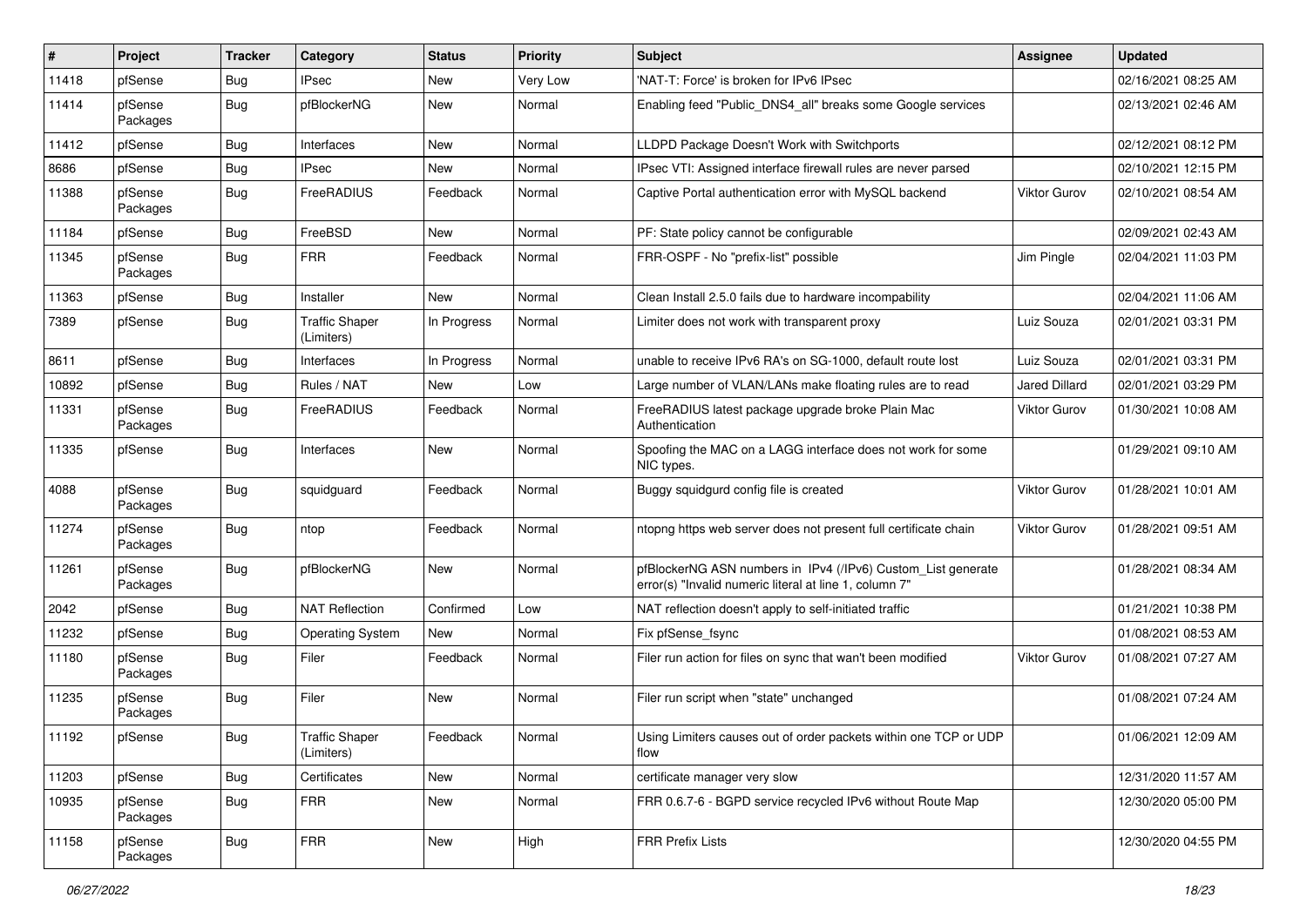| $\sharp$ | Project             | <b>Tracker</b> | Category                        | <b>Status</b> | Priority        | <b>Subject</b>                                                                                                          | <b>Assignee</b>       | <b>Updated</b>      |
|----------|---------------------|----------------|---------------------------------|---------------|-----------------|-------------------------------------------------------------------------------------------------------------------------|-----------------------|---------------------|
| 11000    | pfSense<br>Packages | Bug            | haproxy                         | New           | <b>Very Low</b> | haproxy deprecated trick suggested                                                                                      |                       | 12/23/2020 02:55 PM |
| 11174    | pfSense             | Bug            | <b>Traffic Shaper</b><br>(ALTQ) | Feedback      | Normal          | Incorrect traffic shaping on pppoe interface                                                                            |                       | 12/21/2020 11:21 PM |
| 11177    | pfSense             | Bug            | Dynamic DNS                     | <b>New</b>    | Normal          | DDNSv6 not using Check IP Services                                                                                      |                       | 12/21/2020 05:02 AM |
| 11147    | pfSense             | Bug            | <b>Dynamic DNS</b>              | New           | Normal          | Domeneshop DynDNS IPv4 and IPv6                                                                                         |                       | 12/09/2020 11:47 PM |
| 8964     | pfSense             | Bug            | <b>IPsec</b>                    | <b>New</b>    | High            | IPsec async cryptography advanced setting - TCP traffic not<br>passing through                                          | Luiz Souza            | 12/08/2020 12:09 PM |
| 6691     | pfSense             | Bug            | DHCP (IPv6)                     | <b>New</b>    | Normal          | dhcp6c quits after only two tries if no response was received                                                           |                       | 12/07/2020 04:25 PM |
| 10516    | pfSense<br>Packages | Bug            | <b>FRR</b>                      | New           | Normal          | <b>FRR Access list</b>                                                                                                  |                       | 12/06/2020 11:02 PM |
| 11110    | pfSense             | <b>Bug</b>     | Backup / Restore                | <b>New</b>    | Normal          | Backup file should be checked before restoring a specific area                                                          |                       | 12/05/2020 02:50 PM |
| 6051     | pfSense             | Bug            | DHCP (IPv6)                     | New           | Normal          | DHCPv6 Client Failure for additional WAN Address causes<br>2-seconds-service-restart-loop                               |                       | 12/03/2020 01:08 AM |
| 7943     | pfSense             | <b>Bug</b>     | Web Interface                   | <b>New</b>    | Normal          | CSS Overflow Fix for Drop Down Menus in webConfigurator                                                                 |                       | 11/21/2020 02:54 PM |
| 11093    | pfSense             | Bug            | Wireless                        | <b>New</b>    | Low             | ral(4) driver non-functional in arm64                                                                                   |                       | 11/21/2020 10:45 AM |
| 9654     | pfSense             | Bug            | <b>DNS Resolver</b>             | <b>New</b>    | Normal          | After reboot, the DNS resolver must be restarted before it will<br>advertise the ipv6 DNS address of the router.        |                       | 11/20/2020 03:12 AM |
| 7267     | pfSense<br>Packages | Bug            | <b>Status Traffic Totals</b>    | New           | Normal          | Status Traffic Totals - Stacked Bar - Scale not high enough                                                             | Jared Dillard         | 11/18/2020 07:38 AM |
| 6333     | pfSense             | <b>Bug</b>     | Gateway Monitoring              | Confirmed     | Normal          | Bootup starts/restarts dpinger multiple times                                                                           | Luiz Souza            | 11/16/2020 01:11 PM |
| 11074    | pfSense<br>Packages | <b>Bug</b>     | <b>BIND</b>                     | New           | Low             | bind Zone Settings Zones, Save button opens "Confirmation<br>required to save changes"                                  |                       | 11/16/2020 11:08 AM |
| 8325     | pfSense             | <b>Bug</b>     | UPnP/NAT-PMP                    | <b>New</b>    | Normal          | UPnP not available for pppoe-Clients                                                                                    |                       | 11/15/2020 10:33 AM |
| 6321     | pfSense             | Bug            | L <sub>2</sub> TP               | <b>New</b>    | Normal          | Problem with connecting I2tp over ipsec from android and windows                                                        |                       | 11/13/2020 11:01 AM |
| 4740     | pfSense             | Bug            | Wireless                        | <b>New</b>    | Normal          | Intel wireless kernel panic in infrastructure mode with WPA                                                             |                       | 11/13/2020 08:38 AM |
| 10726    | pfSense             | Bug            | Rules / NAT                     | <b>New</b>    | Normal          | Sticky-connections option is bugged - sticky-address cannot be<br>redefined                                             |                       | 11/12/2020 10:12 AM |
| 11040    | pfSense<br>Packages | Bug            | pfBlockerNG                     | New           | Normal          | pfb filter core faults when clearing firewall log                                                                       |                       | 11/07/2020 01:44 PM |
| 10875    | pfSense             | Bug            | Gateways                        | <b>New</b>    | Normal          | PPP periodic reset does not fully restore gateway group<br>round-robin functionality                                    | Luiz Souza            | 11/05/2020 07:44 AM |
| 8263     | pfSense             | <b>Bug</b>     | <b>Traffic Shaper</b><br>(ALTQ) | <b>New</b>    | Normal          | Cannot create a nonlinear 'Link Share' service curve because of:<br>"the sum of the child bandwidth higher than parent" |                       | 11/05/2020 07:31 AM |
| 8192     | pfSense             | Bug            | Gateway Monitoring              | New           | Low             | dpinger - Change in ISP link-local IPv6 address drops connectivity                                                      | Luiz Souza            | 11/05/2020 07:31 AM |
| 9349     | pfSense             | Bug            | IPsec                           | Confirmed     | Normal          | IPSec service start/stop/restart fails after settings change                                                            | Markus<br>Stockhausen | 10/30/2020 01:33 PM |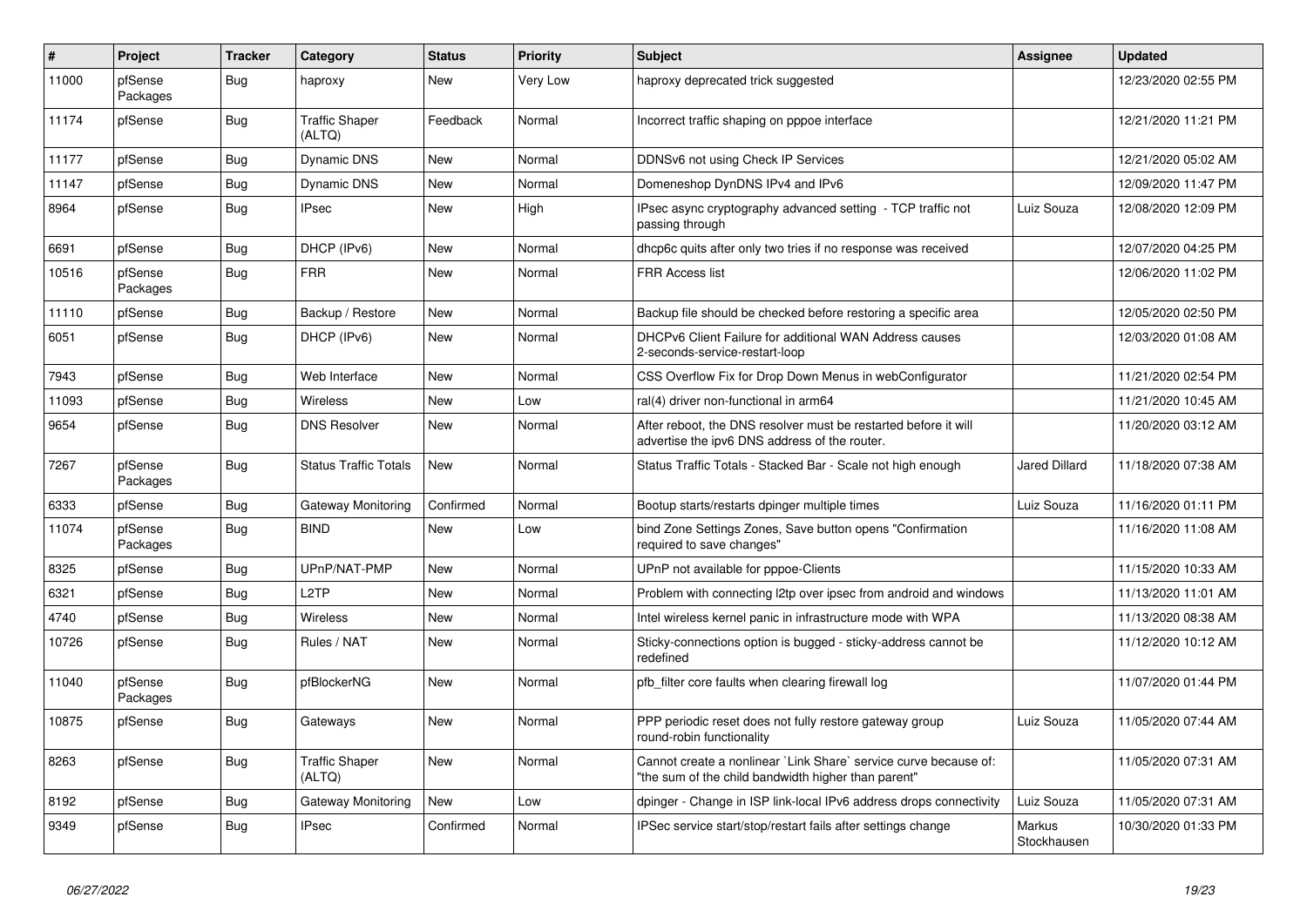| #     | Project             | <b>Tracker</b> | Category                 | <b>Status</b> | <b>Priority</b> | <b>Subject</b>                                                                                                               | Assignee               | <b>Updated</b>      |
|-------|---------------------|----------------|--------------------------|---------------|-----------------|------------------------------------------------------------------------------------------------------------------------------|------------------------|---------------------|
| 10325 | pfSense             | Bug            | Notifications            | New           | Normal          | System/Advanced/Notifications/E-Mail - SMTP Notification E-Mail<br>auth password Unexpected Bahaviour                        |                        | 10/30/2020 08:17 AM |
| 10994 | pfSense<br>Packages | <b>Bug</b>     | squidguard               | New           | Low             | SquidGuard Blacklists Restore Default button does not work                                                                   |                        | 10/20/2020 12:26 PM |
| 10980 | pfSense             | <b>Bug</b>     | <b>Operating System</b>  | New           | Normal          | rc.local is executed at login by rc.initial, and not at boot time.                                                           |                        | 10/19/2020 09:39 AM |
| 10989 | pfSense<br>Packages | Bug            | Snort                    | New           | Low             | Snort alert page has hidden characters in IPv6 address                                                                       |                        | 10/17/2020 04:06 PM |
| 10952 | pfSense             | <b>Bug</b>     | Rules / NAT              | <b>New</b>    | Low             | Inconsistency in Subnet Defaults Between Firewall Rules and<br><b>Interface Address Assignments</b>                          |                        | 10/09/2020 12:50 PM |
| 10714 | pfSense             | Bug            | DHCP (IPv6)              | New           | Normal          | radvd only gives out the prefix of the "first" IPv6 address of an<br>interface                                               |                        | 10/06/2020 01:03 PM |
| 9353  | pfSense             | Bug            | Dashboard                | New           | Low             | PHPSession errors from limited access to dashboard and widgets                                                               |                        | 10/06/2020 09:31 AM |
| 10791 | pfSense<br>Packages | <b>Bug</b>     | PIMD                     | New           | Normal          | Valid (vlan)interfaces do not get vif reporting "Invalid phyint<br>address"                                                  |                        | 10/06/2020 09:20 AM |
| 6167  | pfSense             | Bug            | <b>IPsec</b>             | Confirmed     | Normal          | IPsec IPComp not working                                                                                                     | George<br>Neville-Neil | 09/22/2020 06:07 PM |
| 8432  | pfSense             | <b>Bug</b>     | Dynamic DNS              | New           | Normal          | Dynamic DNS Client gives an error that it can't find IPv6 address<br>when WAN interface is a LAGG                            |                        | 09/17/2020 05:23 AM |
| 4298  | pfSense             | <b>Bug</b>     | <b>SNMP</b>              | Assigned      | Very Low        | Excessive errors from snmpd                                                                                                  | Luiz Souza             | 09/13/2020 08:21 AM |
| 10765 | pfSense             | Bug            | Authentication           | New           | Normal          | Ampersands in Idap extended query are escaped twice                                                                          |                        | 09/02/2020 07:55 AM |
| 10845 | pfSense<br>Packages | Bug            | apcupsd                  | New           | Normal          | apcupsd doesn't stop when not enabled                                                                                        |                        | 08/24/2020 10:16 AM |
| 10833 | pfSense             | Bug            | Configuration<br>Backend | New           | Normal          | unbound exits on configuration error when link status flaps on LAN<br>interface                                              |                        | 08/13/2020 11:53 PM |
| 10822 | pfSense             | Bug            | DHCP (IPv6)              | New           | Normal          | Deprecated IPv6 prefix won't be announced as deprecated to<br>clients                                                        |                        | 08/10/2020 09:23 AM |
| 8820  | pfSense             | <b>Bug</b>     | Rules / NAT              | New           | Low             | System/Advanced/Misc - "Do not kill connections when schedule<br>expires" UN-checked still leaves existing connections open. |                        | 07/28/2020 10:59 AM |
| 10783 | pfSense<br>Packages | Bug            | ntop                     | New           | Normal          | NtopNG is very unstable on arm64                                                                                             |                        | 07/22/2020 09:07 AM |
| 10584 | pfSense             | Bug            | Hardware / Drivers       | New           | Normal          | SG-3100 with M.2: shutdown instead of reboot                                                                                 |                        | 07/21/2020 03:08 AM |
| 8380  | pfSense             | <b>Bug</b>     | OpenVPN                  | New           | Normal          | OpenVPN RADIUS password length is not constant                                                                               | Jim Pingle             | 07/17/2020 11:46 AM |
| 10760 | pfSense<br>Packages | <b>Bug</b>     | <b>BIND</b>              | New           | High            | pfSense BIND 9.14.12 server terminates due to assertion failure                                                              |                        | 07/11/2020 04:53 PM |
| 8502  | pfSense             | <b>Bug</b>     | Web Interface            | Confirmed     | Low             | main (top) menu items do not drop down in some cases                                                                         |                        | 07/06/2020 02:39 PM |
| 10729 | pfSense             | <b>Bug</b>     | Package System           | New           | Normal          | Certificate verification failed for pkg.freebsd.org                                                                          |                        | 07/05/2020 01:12 AM |
| 10712 | pfSense             | <b>Bug</b>     | Rules / NAT              | New           | Normal          | "default allow LAN IPv6 to any" rule does not work right after boot<br>when using IPv6 PD                                    |                        | 06/30/2020 12:17 AM |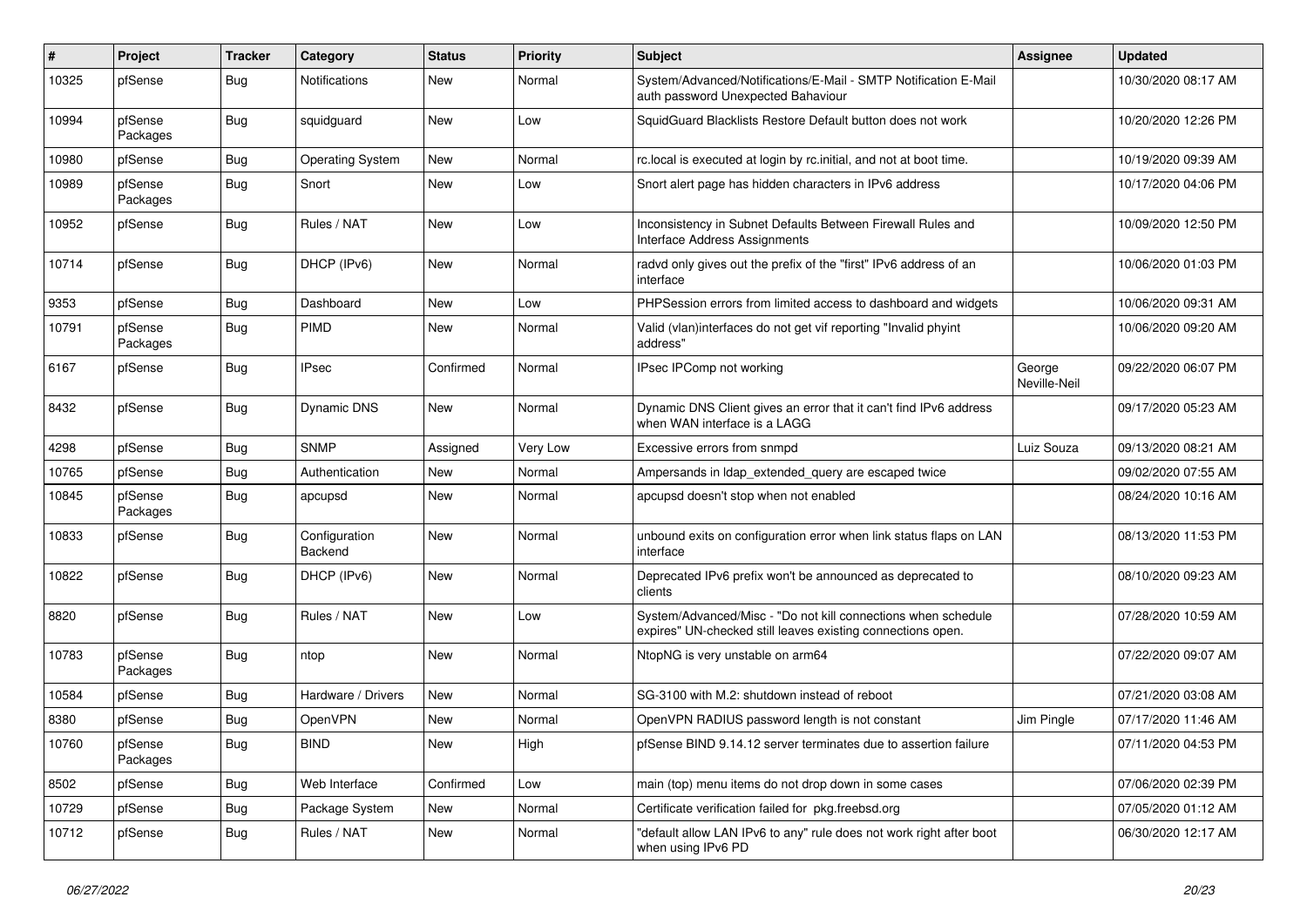| #     | Project             | <b>Tracker</b> | Category                     | <b>Status</b> | <b>Priority</b> | <b>Subject</b>                                                                                                                                              | Assignee      | <b>Updated</b>      |
|-------|---------------------|----------------|------------------------------|---------------|-----------------|-------------------------------------------------------------------------------------------------------------------------------------------------------------|---------------|---------------------|
| 10715 | pfSense             | Bug            | <b>DHCP Relay</b>            | New           | Normal          | DHCPv6 relay always uses the "first" IPv6 address of an interface                                                                                           |               | 06/29/2020 05:01 AM |
| 10701 | pfSense             | Bug            | Web Interface                | New           | Very Low        | Firewall Log too wide with Rule Description Column                                                                                                          |               | 06/25/2020 07:36 AM |
| 10695 | pfSense<br>Packages | Bug            | FreeRADIUS                   | New           | Normal          | Free Radius Accounting skipping MBs after reboot due to power<br>down                                                                                       |               | 06/24/2020 04:49 AM |
| 7986  | pfSense             | <b>Bug</b>     | Wireless                     | <b>New</b>    | Normal          | WLAN card no longer properly initialized under 2.4.0                                                                                                        |               | 06/19/2020 08:08 AM |
| 8464  | pfSense             | Bug            | Wireless                     | New           | Very Low        | Wireless USB card does not connect to WiFi automatically after<br>reboot/halt                                                                               |               | 06/19/2020 03:44 AM |
| 8087  | pfSense             | Bug            | Authentication               | <b>New</b>    | Normal          | Provide Calling-Station-ID to RADIUS backed VPN connections                                                                                                 |               | 06/06/2020 05:36 AM |
| 10601 | pfSense<br>Packages | Bug            | Status Monitoring            | New           | Normal          | Dashboard->Traffic Graphs Scale is capped for outbound                                                                                                      |               | 05/29/2020 10:13 AM |
| 10606 | pfSense<br>Packages | <b>Bug</b>     | Snort                        | <b>New</b>    | Normal          | Snort Inline stopped working after upgrade to FreeBSD 12.1<br>(network traffic blocked after heavy load randomly)                                           |               | 05/28/2020 10:06 AM |
| 10577 | pfSense             | Bug            | Hardware / Drivers           | Feedback      | Normal          | intel x553 (c3000 chipset) loading x520 driver                                                                                                              |               | 05/28/2020 03:59 AM |
| 10590 | pfSense<br>Packages | Bug            | pfBlockerNG                  | New           | Normal          | pfBlockerNG: Invalid argument supplied for foreach()                                                                                                        |               | 05/26/2020 08:22 AM |
| 8324  | pfSense             | Bug            | Hardware / Drivers           | <b>New</b>    | Normal          | bxe cards require promisc for OSPF                                                                                                                          | Luiz Souza    | 05/25/2020 03:19 PM |
| 9139  | pfSense<br>Packages | Bug            | Telegraf                     | New           | Normal          | telegraf: add ping for default gateway(s)                                                                                                                   |               | 05/21/2020 04:23 PM |
| 8343  | pfSense             | Bug            | Gateways                     | New           | Normal          | Gateway Routes (Default Routes) not removed in Kernel when<br>removed from GUI                                                                              |               | 05/14/2020 01:22 AM |
| 10503 | pfSense<br>Packages | Bug            | <b>FRR</b>                   | New           | Normal          | Flapping any GW in multi-WAN influences restating all IPsec<br>tunnels in FRR which leads to dropping all IPsec VTI static routes<br>and related BGP issues |               | 05/08/2020 07:51 PM |
| 10493 | pfSense             | Bug            | <b>IPsec</b>                 | New           | Normal          | filter_get_vpns_list() issues                                                                                                                               |               | 05/06/2020 01:07 AM |
| 10526 | pfSense<br>Packages | Bug            | pfBlockerNG                  | New           | Normal          | Package pfBlockerNG Crashes on Alert view                                                                                                                   |               | 05/04/2020 08:59 AM |
| 10487 | pfSense<br>Packages | Bug            | Telegraf                     | <b>New</b>    | Normal          | Telegraf package not sending logs to influxdb server                                                                                                        |               | 05/03/2020 07:09 PM |
| 9537  | pfSense<br>Packages | Bug            | <b>Status Traffic Totals</b> | New           | Normal          | One month offset in displayed data between time changes                                                                                                     | Jared Dillard | 05/01/2020 08:27 AM |
| 10000 | pfSense             | Bug            | Dynamic DNS                  | New           | Normal          | Azure Dynamic DNS A and AAAA Records for Apex Zone                                                                                                          |               | 03/31/2020 09:03 AM |
| 10370 | pfSense<br>Packages | Bug            | ntop                         | New           | Normal          | ntopng Timeseries not send to InfluxDB                                                                                                                      |               | 03/30/2020 09:42 AM |
| 9179  | pfSense             | Bug            | <b>NAT Reflection</b>        | New           | Normal          | NAT reflection fix implemented for #8604 is causing WebUI and<br>XMLRPC to fail on slave                                                                    |               | 03/27/2020 08:01 PM |
| 6481  | pfSense             | Bug            | <b>IPsec</b>                 | New           | Normal          | loading EAP_RADIUS method failed                                                                                                                            |               | 03/24/2020 04:25 PM |
| 10342 | pfSense             | <b>Bug</b>     | <b>DNS Resolver</b>          | New           | Normal          | Unbound domain overrides stop resolving periodically. They only<br>resume after the service has been restarted.                                             |               | 03/13/2020 10:35 AM |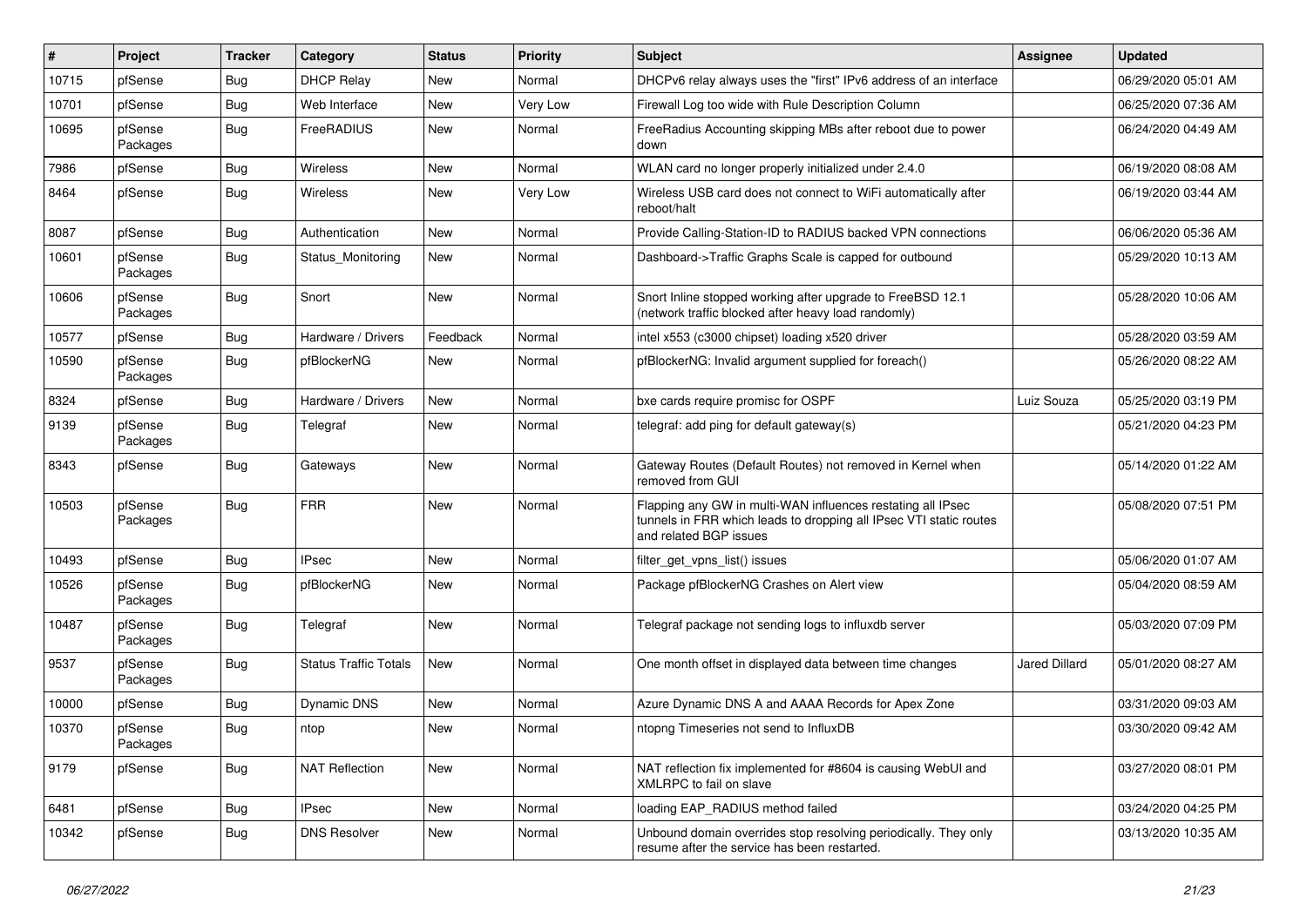| $\sharp$ | Project             | <b>Tracker</b> | Category              | <b>Status</b> | Priority        | <b>Subject</b>                                                                                          | <b>Assignee</b> | <b>Updated</b>      |
|----------|---------------------|----------------|-----------------------|---------------|-----------------|---------------------------------------------------------------------------------------------------------|-----------------|---------------------|
| 10310    | pfSense             | <b>Bug</b>     | Upgrade               | New           | Normal          | Systems with low RAM and several packages may temporarily fail<br>to load large tables after an upgrade |                 | 03/03/2020 07:55 AM |
| 10279    | pfSense<br>Packages | Bug            | open-vm-tools         | New           | Normal          | pfSense's OpenVM Tools on ESXi 6.7 no longer provides guest vm<br>functionality                         |                 | 03/01/2020 06:07 PM |
| 10292    | pfSense<br>Packages | Bug            | Suricata              | <b>New</b>    | Normal          | Suricata not respecting SID Mgmt list                                                                   |                 | 02/27/2020 01:02 PM |
| 10265    | pfSense<br>Packages | <b>Bug</b>     | <b>Notes</b>          | New           | <b>Very Low</b> | Adding a Note with malformed title will force system restore                                            |                 | 02/27/2020 10:12 AM |
| 10294    | pfSense<br>Packages | Bug            | <b>FRR</b>            | New           | Normal          | FRR Route Counts Incorrect on Status Page                                                               | Jim Pingle      | 02/26/2020 11:08 AM |
| 10278    | pfSense<br>Packages | <b>Bug</b>     | pfBlockerNG           | New           | Normal          | pfBlockerNG: Formatting issue on DNSBL stats page                                                       |                 | 02/24/2020 01:36 PM |
| 10277    | pfSense             | <b>Bug</b>     | Web Interface         | <b>New</b>    | Normal          | Sorting the log entries does not use year value                                                         |                 | 02/24/2020 07:46 AM |
| 9934     | pfSense<br>Packages | <b>Bug</b>     | Suricata              | <b>New</b>    | Normal          | suricata update kills WAN interface                                                                     |                 | 02/20/2020 09:17 AM |
| 10271    | pfSense             | <b>Bug</b>     | Web Interface         | New           | Normal          | Large number of VLAN/LANs make "Interfaces" menu hard to<br>access                                      |                 | 02/20/2020 04:46 AM |
| 7420     | pfSense             | Bug            | <b>IPsec</b>          | New           | Normal          | ipsec status freezing                                                                                   |                 | 02/13/2020 09:09 AM |
| 10252    | pfSense<br>Packages | Bug            | pfBlockerNG           | New           | High            | pfblockerng-devel                                                                                       |                 | 02/11/2020 05:18 PM |
| 10253    | pfSense<br>Packages | <b>Bug</b>     | pfBlockerNG           | New           | Normal          | pfblockerng-devel uses user interface for VIP causing issues with<br>other services                     |                 | 02/11/2020 09:17 AM |
| 8770     | pfSense             | Bug            | Interfaces            | <b>New</b>    | Normal          | QinQ interfaces always show as active                                                                   |                 | 02/01/2020 09:47 AM |
| 3312     | pfSense             | Bug            | <b>IPsec</b>          | <b>New</b>    | Normal          | Gateway on IPsec rules is not functional in pf                                                          |                 | 01/28/2020 10:09 PM |
| 10188    | pfSense<br>Packages | Bug            | pfBlockerNG           | <b>New</b>    | Normal          | Reputation tab is not working                                                                           |                 | 01/24/2020 10:06 AM |
| 5091     | pfSense             | Bug            | Rules / NAT           | Confirmed     | Very Low        | In rule creation destination ports fields (from and to) are too small<br>to read ports aliases names    |                 | 01/07/2020 07:48 AM |
| 10164    | pfSense<br>Packages | Bug            | pfBlockerNG           | New           | Normal          | pfBlockerNG dashboard widget position is not maintained when<br>updating                                |                 | 01/06/2020 10:06 AM |
| 10150    | pfSense             | Bug            | <b>IGMP Proxy</b>     | <b>New</b>    | Normal          | IGMP Proxy does not scale to hundreds of streams                                                        |                 | 01/03/2020 02:56 AM |
| 10143    | pfSense             | Bug            | <b>DNS Resolver</b>   | New           | Normal          | System hostname DNS entry is assigned to the wrong IP on<br>multi-wan setups                            |                 | 12/31/2019 02:33 PM |
| 9676     | pfSense<br>Packages | <b>Bug</b>     | pfBlockerNG           | <b>New</b>    | Normal          | AS lookup fails                                                                                         |                 | 12/26/2019 12:17 AM |
| 9999     | pfSense<br>Packages | Bug            | pfBlockerNG           | New           | Normal          | unbound fatal error if System Domain in DNSBL and System<br>Domain Local Zone Type is Redirect          |                 | 12/25/2019 08:10 AM |
| 9566     | pfSense             | <b>Bug</b>     | <b>Traffic Graphs</b> | New           | Normal          | Traffic graph displays traffic incorrectly                                                              |                 | 11/18/2019 07:54 AM |